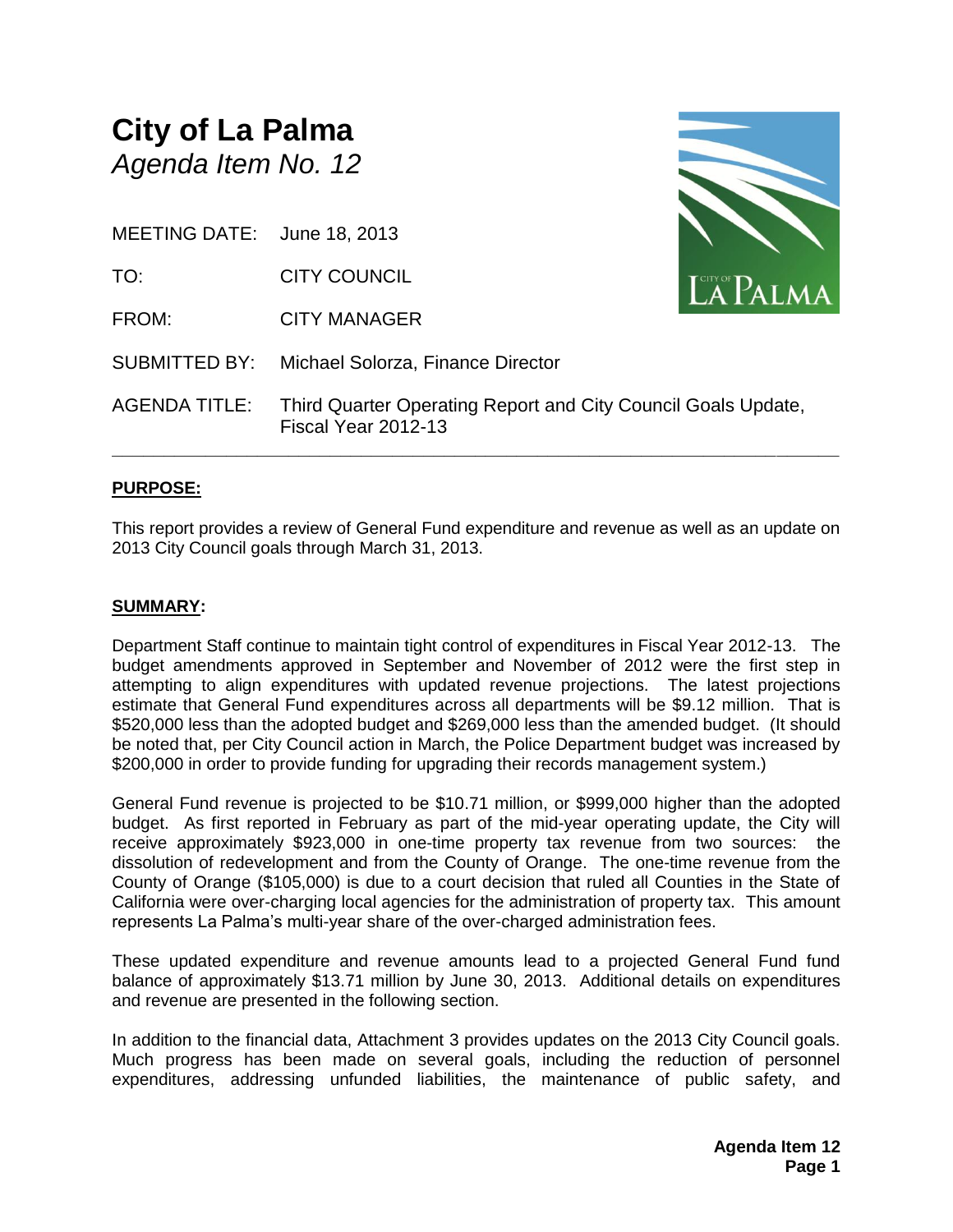communication and outreach. For the 2013-14 fiscal year, we will begin to report quarterly on fund balance projections and progress towards meeting Department performance measures.

### **BACKGROUND:**

The paragraphs below provide highlights of the significant changes to expenditures and revenue since the mid-year operating report presented in February (see Attachment 2 for additional information).

#### *General Fund Expenditures:*

Each department continues to watch spending closely. These efforts can be seen in the fact that expenditures across all departments are projected to be approximately \$269,000 lower than the amended budget. Much of the savings projected in the second quarter/mid-year report in February will come to fruition as the fiscal year ends. The paragraphs below provide descriptions of some of the significant areas of savings:

- There will be significant salary and benefits savings in the City Manager's budget due to the assumptions made at the time of budget adoption in June 2012 about the potential new hire for that position. A portion of these savings will be offset by increased legal costs (City Attorney budget). Due to proposals included in the FY 2013-14 adopted budget, it has been necessary for the City to engage its labor attorney more than originally anticipated. Overall, there will be an approximate \$27,000 savings in Administration, compared to the amended budget.
- The Community Development Department will realize savings due to delayed work on the General Plan update. At the time of the mid-year report in February, it was assumed a large portion of work would be completed on the General Plan update prior to year end. However, based on recent City Council action, much of this work will be done in summer, 2013. Also, a recent vacancy in the Code Enforcement Officer position will present additional salary and benefit savings not previously anticipated. A portion of this savings is offset by the need to increase the contract with Charles Abbot and Associates to provide minimal code enforcement services while a long-term plan is developed for providing code enforcement in the City. Overall, the Community Development Department's budget will be \$117,000 less than the FY 2012-13 amended budget.
- The Police Department's FY 2012-13 budget was amended in March 2013 in anticipation of upgrading their records management system. The Records and Communications program budget was increased by \$200,000, the approximate cost of the Spillman computer aided dispatch/records management system (CAD/RMS) software. Based on events earlier this year related to the Christopher Dorner case, overtime and reserve expenditures will end the fiscal year higher than originally projected. The \$63,000 in projected savings in the Police Department is primarily from the Spillman work not being completed in FY 2012-13.
- Public Works will see about \$17,000 in savings (compared to the amended budget) in FY 2012-13. The recent resignation of the Public Works Director/City Engineer effective May 10 will provide some savings in FY 2012-13. The full amount of salary and benefit savings will be partially offset by the need to engage a contract City Engineer. The FY 2013-14 adopted budget includes a bold restructuring of City operations that eliminates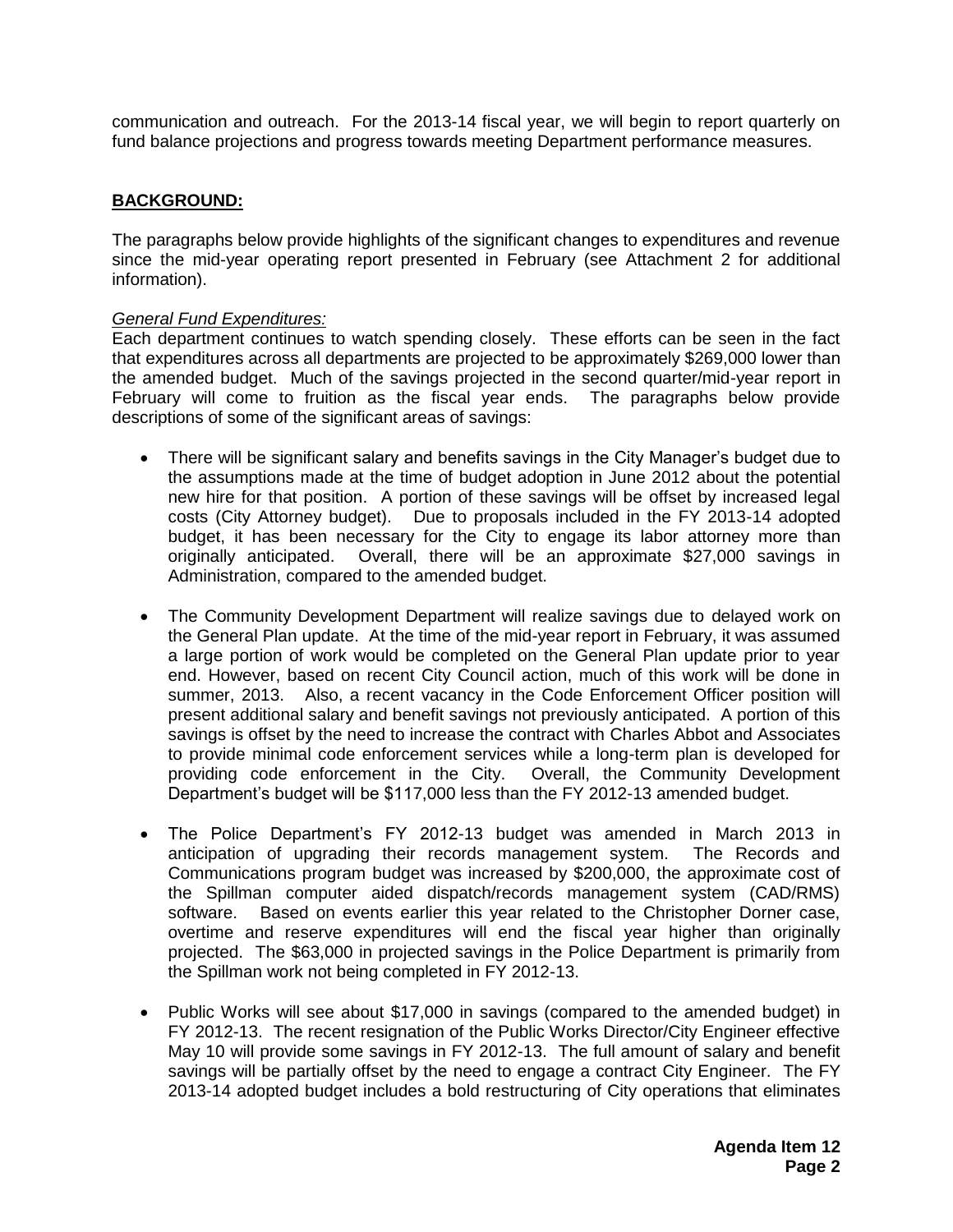this position and consolidates services under a new Community Services Department. Therefore, the City will realize ongoing savings from this restructuring.

 Finally, Recreation and Community Services should come in under their amended budget by about \$41,000. There are savings throughout the organization, but the largest share is coming from the Youth Development and Family Services program, with about \$11,000 in salary and benefit related savings. This Department has had two full-time staff (one Recreation Coordinator and one Recreation Specialist) leave this fiscal year, hence providing unanticipated savings in salary and benefits. There are also savings throughout the Department related to part-time salaries and supplies, as Department staff continue to closely monitor expenditures and maintain them within the (reduced) amended budget.

### *General Fund Revenue:*

Overall, General Fund revenue is projected to be approximately \$999,000 higher than the adopted budget (\$10.71 million versus \$9.71 million). The vast majority of this increase is attributed to one-time property tax revenue due to the dissolution of redevelopment and a recently adjudicated Superior Court case.

The mid-year report in February noted the impending receipt of one-time property tax revenue from the dissolution of redevelopment. The required Due Diligence Reviews of the former Community Development Commission (CDC), and the subsequent payment to the State of over \$6.9 million in funds they deemed "uncommitted," returned over \$800,000 in residual property tax to the City.

In addition, a Superior Court ruling on how counties throughout the State were assessing property tax administration fees on local agencies will provide \$105,000 to La Palma by June 30. This repayment of several years of over-charged administration fees is one-time revenue and the County of Orange will make this payment as part of the regular property tax apportionment process.

Business license revenue continues to exhibit a strong upward trend, as more local businesses take advantage of the City's expanded use of technology (E2G2) to apply for and renew business licenses. In addition, it appears development activity – net of one-time payments by WalMart and Chase Bank – is picking up as well. The increased development activity coincides with the recently approved Master Fee Schedule update. The full impact of the increased planning and related permit fees will take a few months to realize. But, the improved cost recovery level of these fees will have a positive impact on revenue should the increased development activity continue in the coming months.

Sales tax revenue should also be discussed given the significant changes in recent months. The operative agreement the City entered into in September, 2012 with BP/Arco netted approximately \$390,000 in sales tax revenue for the October – December 2012 fiscal quarter. While BP/Arco has ceased operations within the city limits, the City has received recent positive news relating to the acquisition of BP/Arco assets by Tesoro. There will be no more sales tax revenue related to fuel sales by BP/Arco in FY 2012-13.

However, the recent news that the Federal Trade Commission and the State of California will not oppose the merger indicates that Tesoro can move forward with establishing a fuel sales desk within the city limits in the coming months, as per the operative agreement between Tesoro and La Palma approved in February 2013. In addition, the City has received recent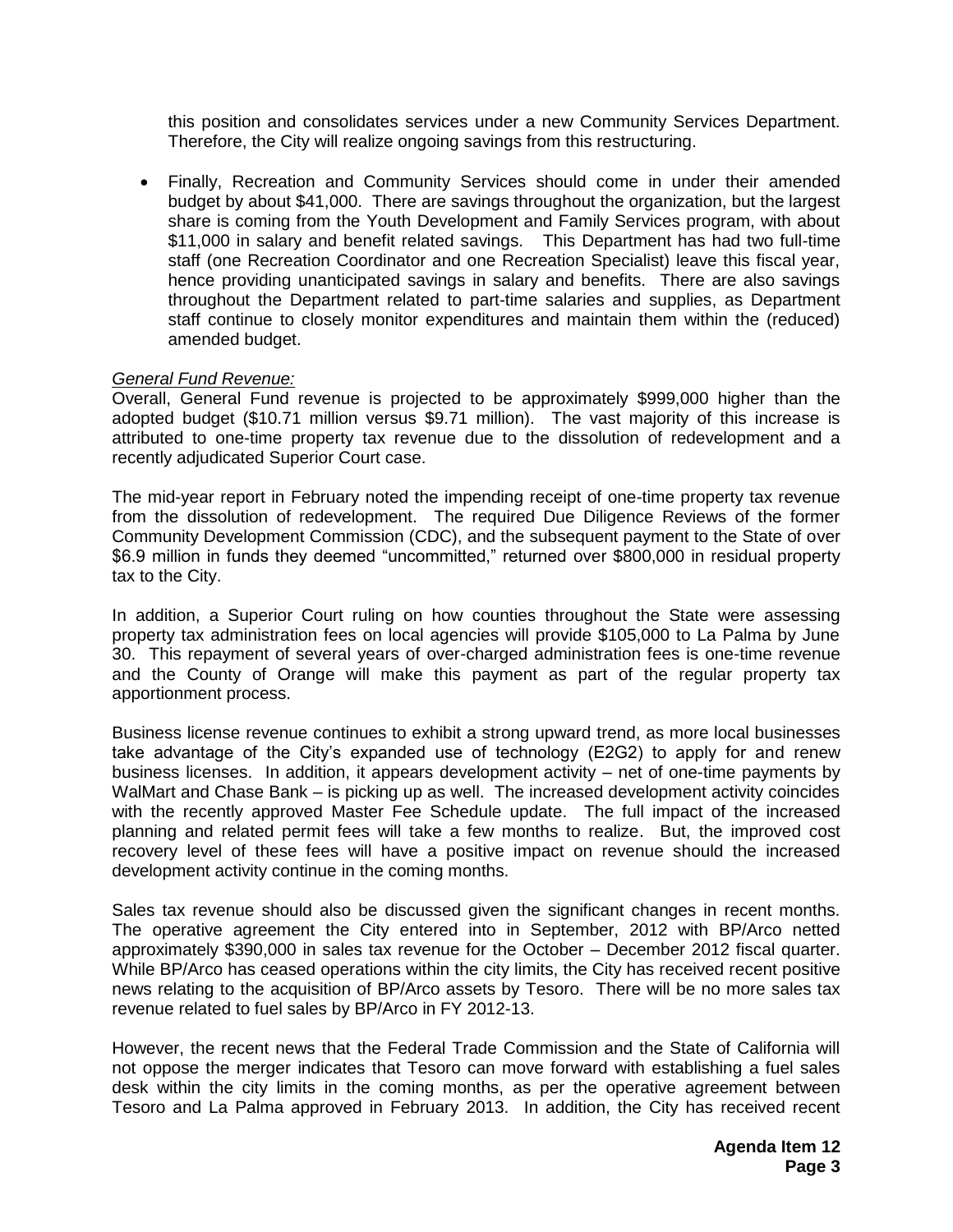notifications from Tesoro related to required Federal tax documentation that further indicates their commitment to begin operations in La Palma in the very near future.

### *Goals, 2013 Progress and Status Update*

Attachment 3 to this report provides a status updated on 2013 City Council goals through March 2013. In addition to milestones related to 2013 City Council goals, Staff developed specific performance measures for the FY 2013-14 adopted budget. These performance measures will more fully relate Departmental responsibilities and the progress towards meeting each as well as help ensure transparency relative to the alignment of the City's performance to organizational goals and community expectations.

Several 2013 City Council goals have already been accomplished:

- Reduced both overall general fund expenditures and personnel costs in FY 2013-14 compared to FY 2012-13.
- Improved and expanded communication and outreach relative to La Palma's financial situation, including: a new budget website and communications materials, additional budget meeting outreach presented in City publications and water bills, conducting three Budget Study Sessions (January 28, March 11, and May 15) to present varying Staff Plans for developing the FY 2013-14 budget, and presented budget information at five regular City Council meetings through budget adoption on June 4.
- Updated the Master Fee Schedule on March 19 to incorporate improved cost recovery and updated burden rates for the various charges for services assessed for City services.
- Presented a ten-year funding plan for the capital improvement plan (CIP) on February 19.
- Approved comprehensive Reserve Policies on March 19.
- Presented an outline of options for addressing Other Post Employment Benefits (OPEB) liabilities on February 5 and April 16 with recommendations on establishing an irrevocable trust with CalPERS California Employers' Retiree Benefit Trust (CERBT).
- Attracted new businesses to La Palma, which have opened since the close of the third quarter (Chase, Walmart, Tesoro, CJ Foods), that will increase both City revenues and jobs.
- Continued and funded all City special events in the FY 2013-14 adopted budget.
- Increased Corporate Connections sponsorships for support of events (ongoing).

Attachment 3 details the various progress made on the remaining City Council goals for 2013. Each quarterly report will provide regular updates on progress towards achieving City Council goals.

### **ALTERNATIVES:**

Since this item is receive and file, there are no alternative actions necessary.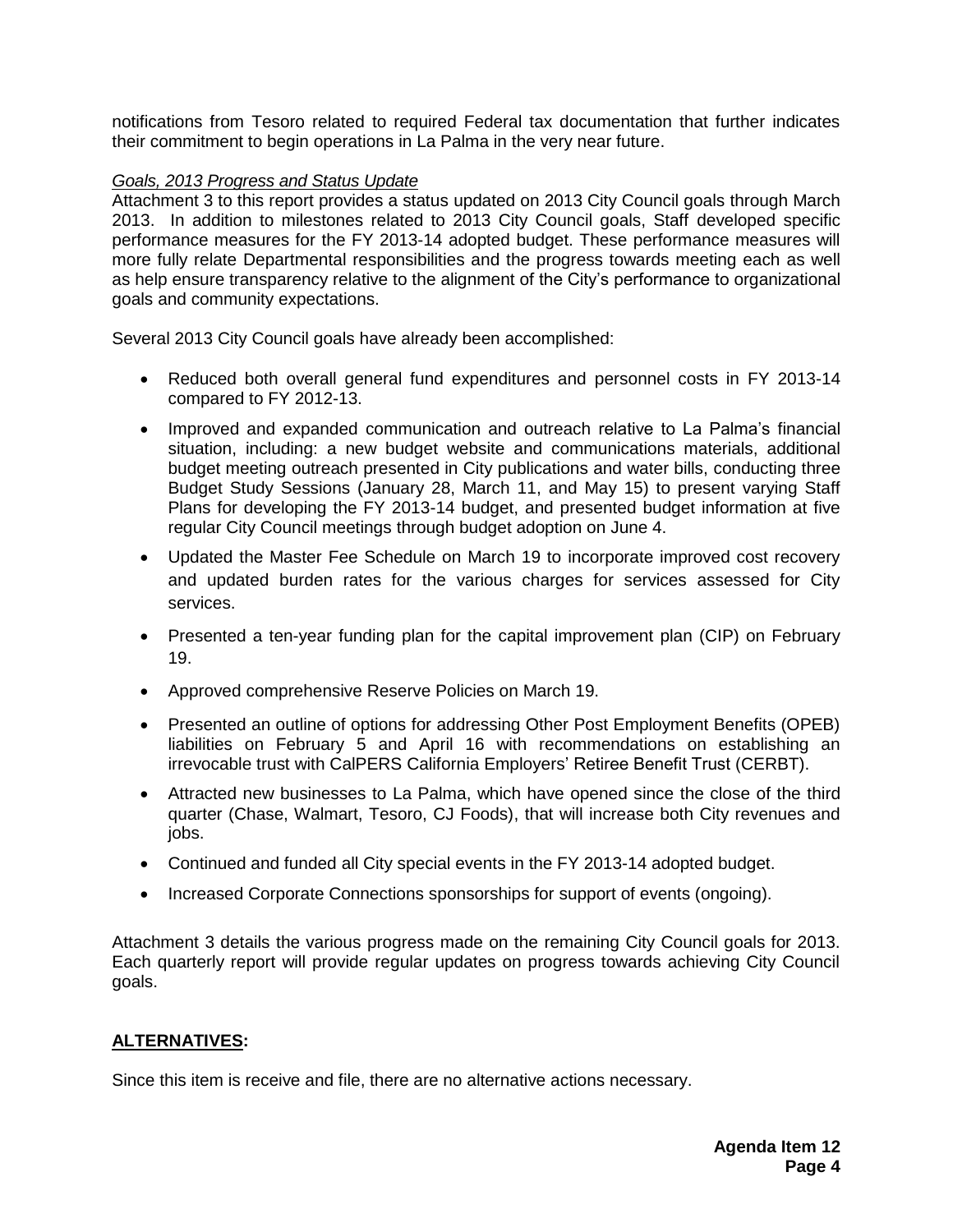### **FISCAL IMPACT:**

The continued focus on cost containment by all departments has positively impacted the City's financial condition. These efforts will continue into the foreseeable future, as the full impacts of the recently adopted FY 2013-14 budget are realized. The next quarterly operating report will include a preliminary projection of ending fund balances for all of the City's funds (i.e., as of June 30, 2013). This "pre-audit" presentation of projected fund balances will increase the amount of useful financial data available to the City Council and the public and will help frame any future financial decisions.

### **RECOMMENDED ACTION:**

It is recommended that the City Council receive and file the Third Quarter Operating and 2013 City Council Goals report.

### **APPROVED:**

Department Director Finance (if applicable) City Manager

- 
- Attachment: 1. Fiscal Year 2012-13 Third Quarter Expenditure Projections
	- 2. Fiscal Year 2012-13 Third Quarter Revenue Projections
	- 3. 2013 City Council Goals Progress Update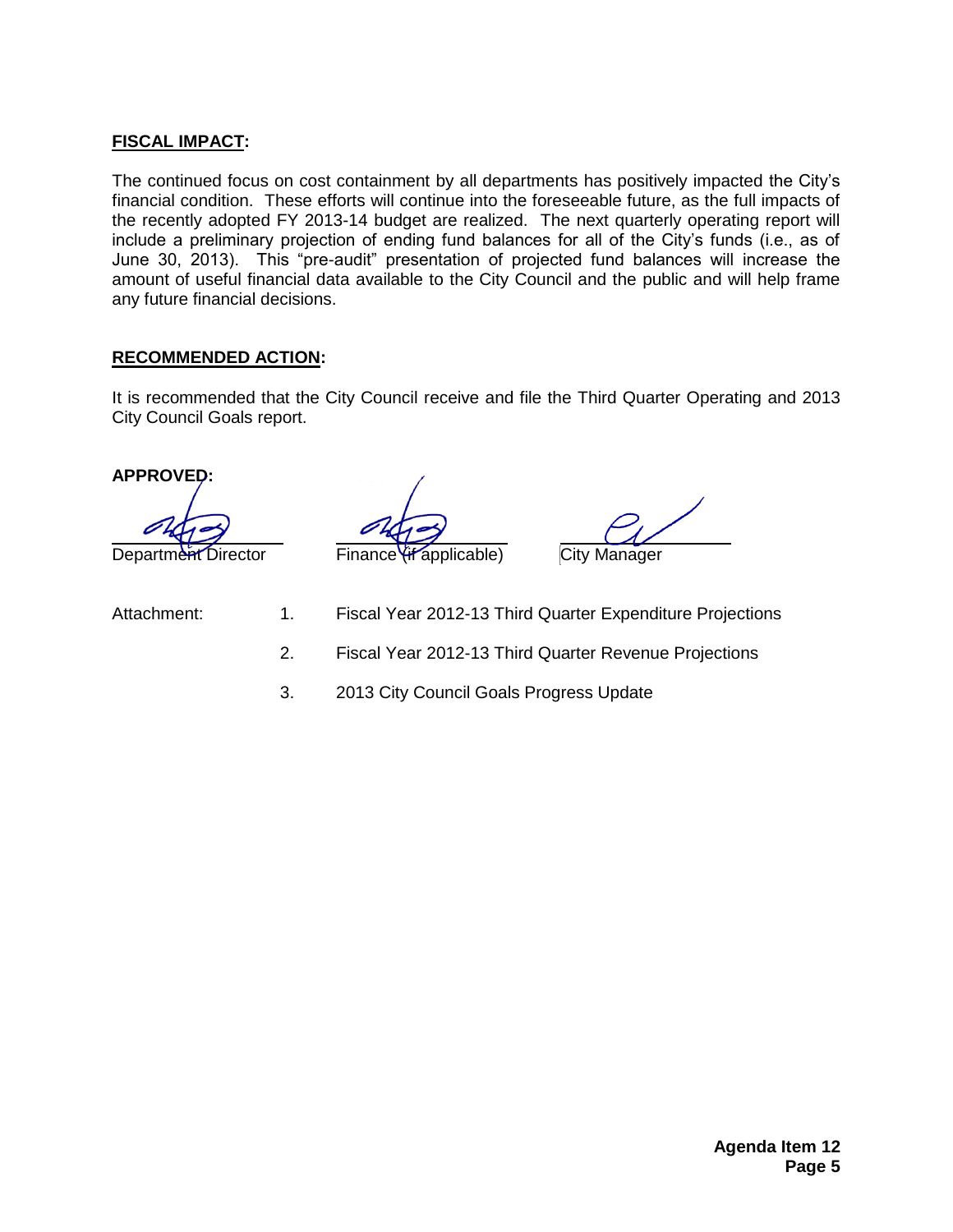

#### **THIRD QUARTER FINANCIAL REPORT GENERAL FUND EXPENDITURES, BY DEPARTMENTFISCAL YEAR QUARTER ENDING MARCH 31, 2013**

| Departmnet                               | FY 2012-13<br>Adopted<br><b>Budget</b> | FY 2012-13<br>Amended<br>Budget* | FY 2012-13<br><b>Projected</b><br><b>Expenditures</b> | Variance<br>Projected vs.<br>Amended<br><b>Budget \$</b> | Variance<br>Projected vs.<br><b>Amended</b><br><b>Budget %</b> | Year-to-Date<br><b>Actuals</b><br>Through<br>03/31/2013 | <b>Prior Year-to-</b><br><b>Date Actuals</b><br>Through<br>03/31/2012 | Variance 2013<br>vs. 2012 Over<br>(Under) | <b>Prior Year Actual</b><br>Annual 06/30/2012 | FY 2012-13<br>Projected vs. FY<br>2011-12 Actuals,<br>Variance |
|------------------------------------------|----------------------------------------|----------------------------------|-------------------------------------------------------|----------------------------------------------------------|----------------------------------------------------------------|---------------------------------------------------------|-----------------------------------------------------------------------|-------------------------------------------|-----------------------------------------------|----------------------------------------------------------------|
|                                          |                                        |                                  |                                                       |                                                          |                                                                |                                                         |                                                                       |                                           |                                               |                                                                |
| Administration                           | ,134,170                               | 1.074.120                        | 1,047,000                                             | $-27.120$                                                | $-2.5%$                                                        | 737.021                                                 | 805,737                                                               | $-68.716$                                 | 1,045,777                                     | 1,223                                                          |
| <b>Community Development</b>             | 668,600                                | 662,450                          | 545.100                                               | $-117.350$                                               | $-17.7%$                                                       | 374,347                                                 | 355,239                                                               | 19,108                                    | 595.786                                       | $-50,686$                                                      |
| Finance                                  | 432.930                                | 424.570                          | 422,200                                               | $-2,370$                                                 | $-0.6%$                                                        | 310.687                                                 | 289,997                                                               | 20,690                                    | 417.992                                       | 4,208                                                          |
| Police*                                  | 5,164,800                              | 5,140,720                        | 5,077,500                                             | $-63,220$                                                | $-1.2%$                                                        | 3,668,567                                               | 3,600,331                                                             | 68,236                                    | 5,012,595                                     | 64,905                                                         |
| Public Works                             | 754,300                                | 751,940                          | 734,800                                               | $-17,140$                                                | $-2.3%$                                                        | 508,509                                                 | 569,541                                                               | -61,032                                   | 866.544                                       | $-131,744$                                                     |
| <b>Recreation and Community Services</b> | ,489,400                               | ,339,380                         | 1,297,500                                             | $-41,880$                                                | $-3.1%$                                                        | 947,710                                                 | 962,575                                                               | $-14,866$                                 | 1,385,444                                     | $-87,944$                                                      |
| Total \$                                 | $9,644,200$ \$                         | 9,393,180                        | $9,124,100$ \$<br>SS.                                 | (269,080)                                                | $-2.9%$                                                        | 6,546,841                                               | 6,583,420 \$<br>Я.                                                    | (36,579)                                  | $9,324,138$ \$                                | (200, 038)                                                     |

|                                                 | \$ Variance | % Variance |
|-------------------------------------------------|-------------|------------|
| Variance Amended vs. Adopted $\Rightarrow^*$ \$ | (251.020)   | $-2.6%$    |
| Variance Projected vs. Adopted => \$            | (520.100)   | $-5.4\%$   |
| Variance Projected vs. Amended => \$            | (269.080)   | $-2.9%$    |

\*A portion of the savings realized through two rounds of budget cuts (September 18 and November 20) is offset by the increase to the Police Department budget for implementation of a new records management system. The Police budget was amended (increased) by \$200,000 in March, 2013 per City Council action.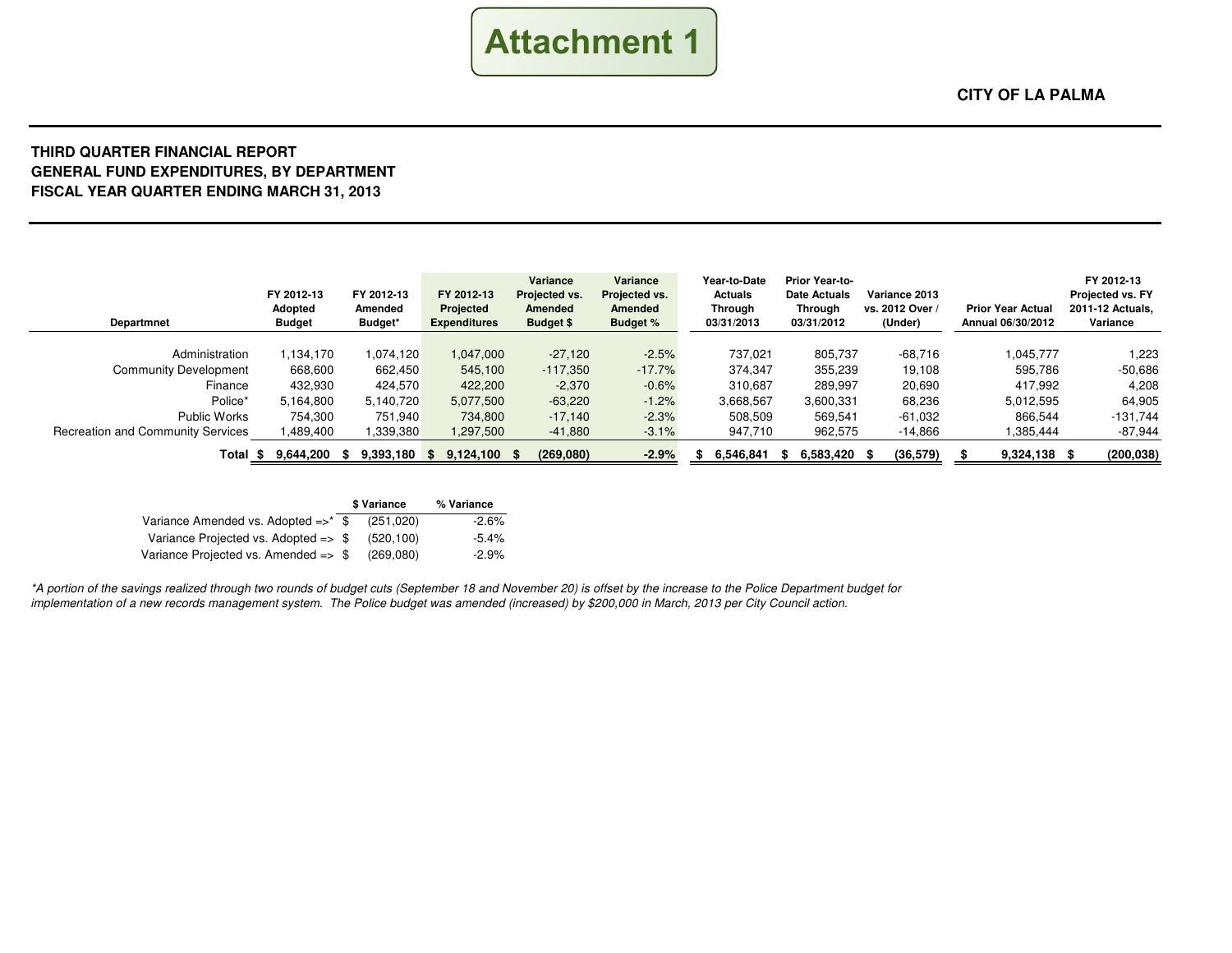

#### **THIRD QUARTER FINANCIAL REPORTGENERAL FUND REVENUESFISCAL YEAR QUARTER ENDING MARCH 31, 2013**

| <b>Revenue Type</b>            | FY 2012-13<br><b>Adopted Budget</b> | FY 2012-13<br><b>Amended Budget</b> | FY 2012-13<br>Projected<br>Revenue |     | Amended<br>Variance to<br><b>Budget \$</b> | Amended<br>Variance to<br><b>Budget %</b> | Year-to-Date<br><b>Actuals Through</b><br>03/31/2013 | Prior Year-to-<br>Date Actuals<br>Through<br>03/31/2012 |      | Variance 2013<br>vs. 2012 YTD<br>Over / (Under) |     | <b>Prior Year Actual</b><br>Annual 06/30/2012<br>$3$ | Variance 2013<br>Projected vs.<br>2012 Totals Over<br>/ (Under) |
|--------------------------------|-------------------------------------|-------------------------------------|------------------------------------|-----|--------------------------------------------|-------------------------------------------|------------------------------------------------------|---------------------------------------------------------|------|-------------------------------------------------|-----|------------------------------------------------------|-----------------------------------------------------------------|
| Property Tax \$                | 2,920,200 \$                        | 2,920,200 \$                        | 3,064,600                          |     | 144,400                                    | 5%                                        | 2,973,757                                            | 2,916,533                                               | - \$ | 57,223                                          | \$. | 2,996,543 \$                                         | 68,057                                                          |
| Sales Tax                      | 3,827,500                           | 3,827,500                           | 3,679,000                          | $2$ | (148,500)                                  | $-4%$                                     | 3,928,418                                            | 4,498,816                                               |      | (570, 398)                                      |     | 5,610,509                                            | (1,931,509)                                                     |
| <b>Utility Users Tax</b>       | 950,000                             | 950,000                             | 915,000                            |     | (35,000)                                   | $-4%$                                     | 817,821                                              | 782,012                                                 |      | 35,809                                          |     | 893,605                                              | 21,396                                                          |
| <b>Residual Property Tax</b>   | 50,000                              | 50,000                              | 967,600 < 1                        |     | 917,600                                    | 1835%                                     | 920,219                                              | $\overline{\phantom{a}}$                                |      | 920,219                                         |     | 143,234                                              | 824,366                                                         |
| <b>Franchise Fees</b>          | 354,700                             | 354,700                             | 348,000                            |     | (6,700)                                    | $-2%$                                     | 307,072                                              | 307,190                                                 |      | (118)                                           |     | 357,553                                              | (9,553)                                                         |
| <b>Transient Occupancy Tax</b> | 220,000                             | 220,000                             | 230,000                            |     | 10,000                                     | 5%                                        | 193,479                                              | 166,068                                                 |      | 27,412                                          |     | 227,539                                              | 2,462                                                           |
| <b>Business Licenses</b>       | 144,000                             | 144,000                             | 170,000                            |     | 26,000                                     | 18%                                       | 167,171                                              | 143,790                                                 |      | 23,381                                          |     | 144,219                                              | 25,781                                                          |
| Permits                        | 66,500                              | 66,500                              | 105,420                            |     | 38,920                                     | 59%                                       | 101,521                                              | 91,817                                                  |      | 9,704                                           |     | 124,627                                              | (19, 207)                                                       |
| Intergovernmental              | 16.000                              | 16.000                              | 33,800                             |     | 17.800                                     | 111%                                      | 33,515                                               | 28,973                                                  |      | 4,543                                           |     | 48,973                                               | (15, 173)                                                       |
| <b>Charges for Services</b>    | 426,600                             | 426,600                             | 468,750                            |     | 42,150                                     | 10%                                       | 436,274                                              | 412,948                                                 |      | 23,326                                          |     | 482,884                                              | (14, 134)                                                       |
| <b>Fines and Forfeitures</b>   | 160,200                             | 160,200                             | 135,500                            |     | (24,700)                                   | $-15%$                                    | 115.923                                              | 127,650                                                 |      | (11, 727)                                       |     | 153,549                                              | (18, 049)                                                       |
| Use of Money and Property      | 211,000                             | 211,000                             | 213,125                            |     | 2.125                                      | 1%                                        | 202,858                                              | 294,968                                                 |      | (92, 110)                                       |     | 303,058                                              | (89, 933)                                                       |
| Other Revenue                  | 77.800                              | 77.800                              | 92,800                             |     | 15,000                                     | 19%                                       | 60.684                                               | 109.527                                                 |      | (48, 843)                                       |     | 133,836                                              | (41,036)                                                        |
| Interfund Transfers            | 283,100                             | 283,100                             | 283,100                            |     |                                            | $0\%$                                     | 259,508                                              | 259,508                                                 |      |                                                 |     | 413,105                                              | (130,005)                                                       |
| <b>Total Revenues</b>          | 9.707.600                           | 9.707.600<br>- S                    | 10,706,695<br>- \$                 |     | 999,095                                    | 10%                                       | 10,518,221                                           | 10,139,801                                              |      | 378,420                                         |     | 12,033,231                                           | (1,326,536)                                                     |

**<1>** Includes additional one-time property tax returned to local taxing agencies through the due diligence review/residual property tax process required by AB1X26 / AB1484

**<2>** Includes two full fiscal quarters (July - December, 2012) of sales tax from BP/Arco

**<3>** FY 2011-12 amended revenue budget was \$10,288,400.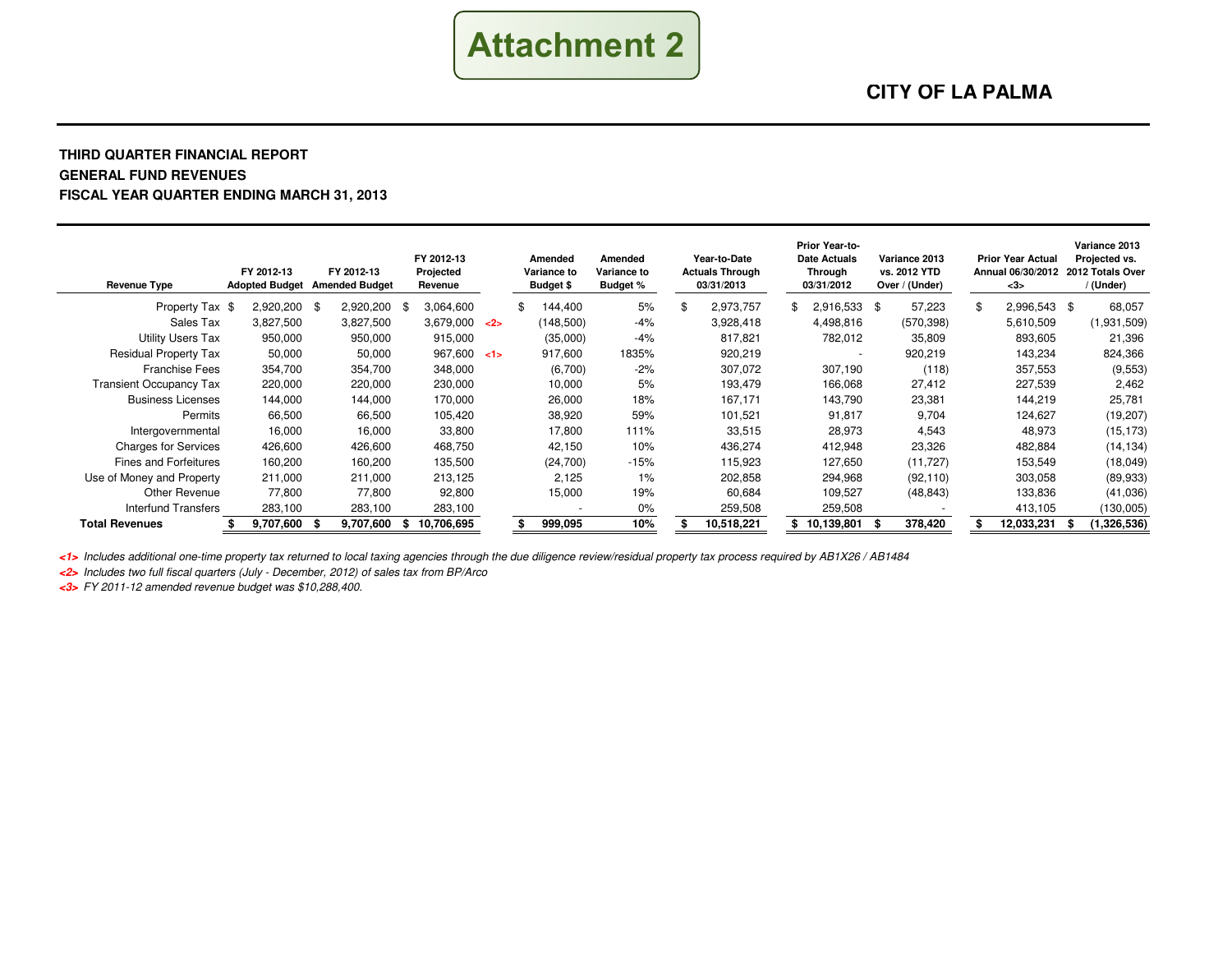### **GENERAL FUND REVENUE PROJECTIONS Projected One-time vs. Ongoing RevenueTHIRD QUARTER FINANCIAL REPORTUpdated through March 30, 2013**

|                                        | FY 2011-12     |      | FY 2012-13                                     |     | FY 2012-13     | FY 2012-13<br>FY 2012-13<br><b>Projected Revenue</b><br><b>Projected Ongoing</b> |                |      | FY 2012-13<br><b>Projected One-</b> |                 | <b>Amended</b><br><b>Variance to Budget</b> | Amended<br><b>Variance to</b> |          |
|----------------------------------------|----------------|------|------------------------------------------------|-----|----------------|----------------------------------------------------------------------------------|----------------|------|-------------------------------------|-----------------|---------------------------------------------|-------------------------------|----------|
| <b>Revenue Type</b>                    | <b>Actuals</b> |      | <b>Amended Budget</b><br><b>Adopted Budget</b> |     |                | (Total)<br>Revenue                                                               |                |      | <b>Time Revenue</b>                 | \$              |                                             | <b>Budget %</b>               |          |
| <b>GENERAL GOVERNMENT REVENUE:</b>     |                |      |                                                |     |                |                                                                                  |                |      |                                     |                 |                                             |                               |          |
| Property Tax \$                        | $2,996,543$ \$ |      | 2,920,200                                      | - S | $2,920,200$ \$ |                                                                                  | $3,064,600$ \$ |      | 2,959,600                           | \$<br>105,000   | \$                                          | 144,400                       | 4.9%     |
| Sales Tax                              | 5,610,509      |      | 3,827,500                                      |     | 3,827,500      |                                                                                  | 3,679,000      |      | 2,879,000                           | 800,000         |                                             | (148,500)                     | $-3.9%$  |
| <b>Utility Users Tax</b>               | 893,605        |      | 950,000                                        |     | 950.000        |                                                                                  | 915,000        |      | 915,000                             |                 |                                             | (35,000)                      | $-3.7%$  |
| Residual Prop Tax (Successory Agency)  | 143,234        |      | 50,000                                         |     | 50,000         |                                                                                  | 967,600        |      | 150,000                             | 817,600         |                                             | 917,600                       | 1835.2%  |
| <b>Franchise Fees</b>                  | 357,553        |      | 354,700                                        |     | 354,700        |                                                                                  | 348,000        |      | 348,000                             |                 |                                             | (6,700)                       | $-1.9%$  |
| <b>Transient Occupancy Tax</b>         | 227,539        |      | 220,000                                        |     | 220,000        |                                                                                  | 230,000        |      | 230,000                             |                 |                                             | 10.000                        | 4.5%     |
| Use of Money and Property              | 303,057        |      | 211.200                                        |     | 211.200        |                                                                                  | 213,125        |      | 200,125                             | 13,000          |                                             | 1.925                         | 0.9%     |
| Other Revenue                          | 263,841        |      | 77,800                                         |     | 77.800         |                                                                                  | 92,800         |      | 92,800                              |                 |                                             | 15,000                        | 19.3%    |
| Interfund Transfers                    | 283,100        |      | 283,100                                        |     | 283,100        |                                                                                  | 283,100        |      | 283,100                             |                 |                                             |                               | 0.0%     |
|                                        | 11,078,981 \$  |      | 8,894,500                                      | \$  | 8,894,500      | -\$                                                                              | 9,793,225      | - \$ | 8,057,625                           | \$<br>1,735,600 | \$                                          | 898,725                       | 10.1%    |
| <b>DEPARTMENTAL / PROGRAM REVENUE:</b> |                |      |                                                |     |                |                                                                                  |                |      |                                     |                 |                                             |                               |          |
| <b>Business Licenses</b>               | 144,219        |      | 144,000                                        |     | 144.000        |                                                                                  | 170,000        |      | 170,000                             |                 |                                             | 26,000                        | 18.1%    |
| Permits                                | 124,628        |      | 66,500                                         |     | 66,500         |                                                                                  | 105,420        |      | 105,420                             |                 |                                             | 38.920                        | 58.5%    |
| Intergovernmental                      | 48,972         |      | 16,000                                         |     | 16.000         |                                                                                  | 33,800         |      | 10,800                              | 23,000          |                                             | 17.800                        | 111.3%   |
| <b>Charges for Services</b>            | 482,884        |      | 426,600                                        |     | 426,600        |                                                                                  | 468.750        |      | 443.750                             | 25,000          |                                             | 42.150                        | 9.9%     |
| <b>Fines and Forfeitures</b>           | 153,549        |      | 160,000                                        |     | 160,000        |                                                                                  | 135,500        |      | 135,500                             |                 |                                             | (24,500)                      | $-15.3%$ |
|                                        | 954,252 \$     |      | 813,100                                        | \$  | 813,100        | - \$                                                                             | 913,470 \$     |      | 865,470                             | \$<br>48,000    | \$                                          | 100.370                       | 12.3%    |
| <b>Total Revenue</b>                   | 12,033,233     | - \$ | 9.707.600                                      | \$. | 9,707,600      | - \$                                                                             | 10.706.695     | £.   | 8,923,095                           | \$<br>1,783,600 | \$                                          | 999.095                       | 10.3%    |
|                                        |                |      |                                                |     |                |                                                                                  |                |      |                                     |                 |                                             |                               |          |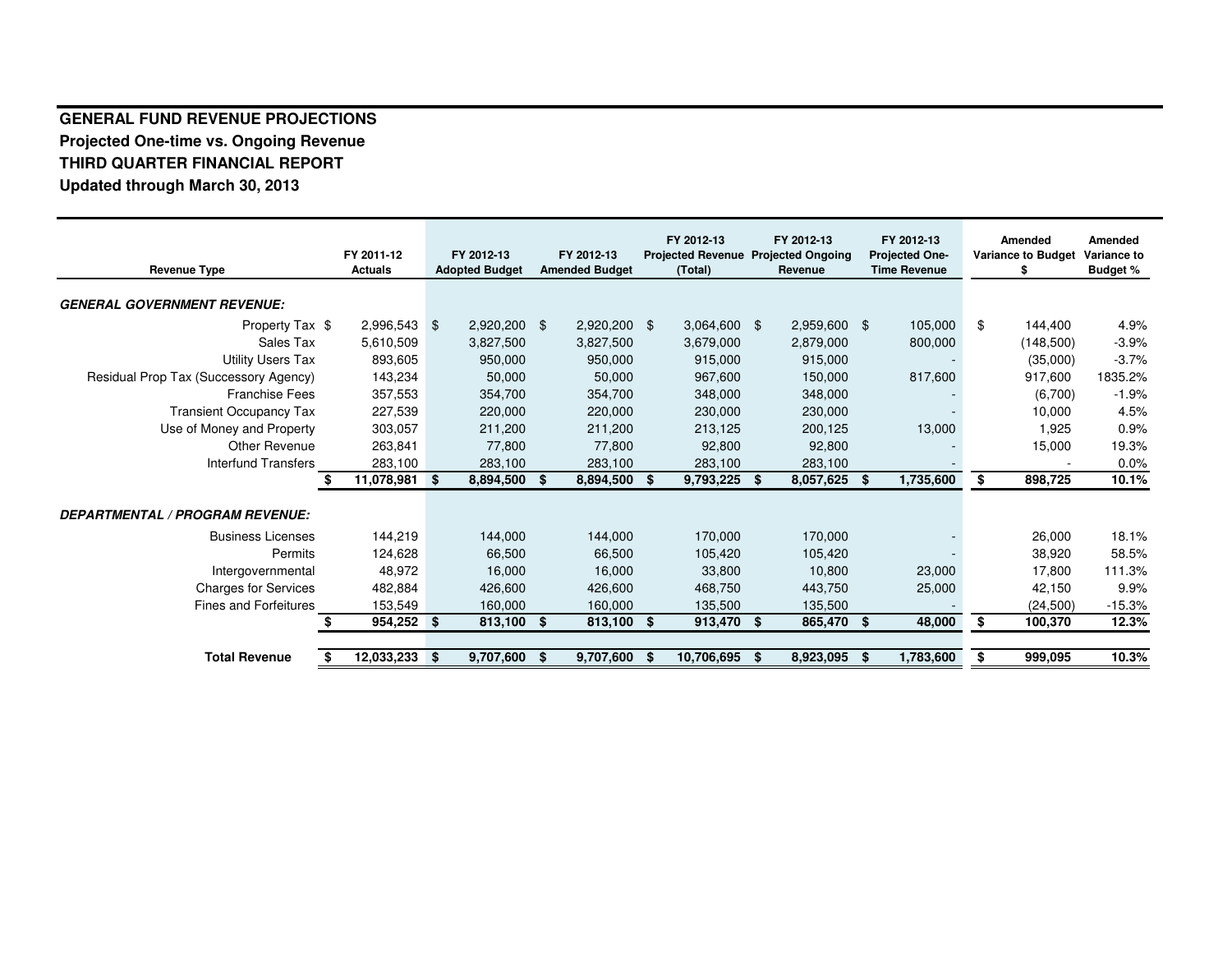| $12,033,231$ \$ | $9,707,600$ \$ | $9.707.600$ \$ | 10,706,695 |
|-----------------|----------------|----------------|------------|
| $(2)$ \$        | - 1            |                |            |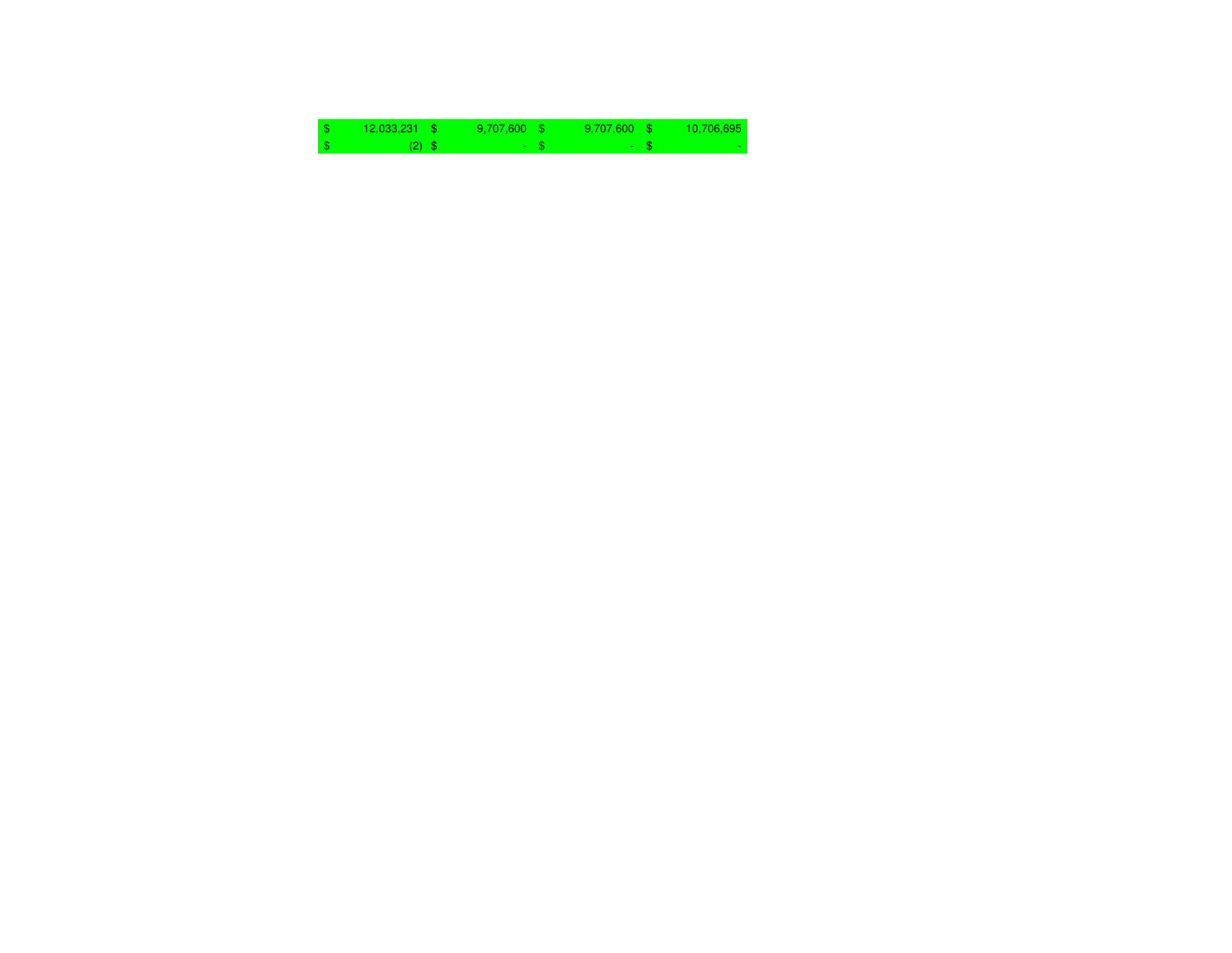| \$<br>3,064,600 | \$ |
|-----------------|----|
| \$<br>3,679,000 | \$ |
| \$<br>915,000   | \$ |
| \$<br>967,600   | \$ |
| \$<br>348,000   | \$ |
| \$<br>230,000   | \$ |
| \$<br>213,125   | \$ |
| \$<br>92,800    | \$ |
| \$<br>283,100   | \$ |
| \$<br>9,793,225 | \$ |

| \$<br>170,000    | \$ |
|------------------|----|
| \$<br>105,420    | \$ |
| \$<br>33,800     | \$ |
| \$<br>468,750    | \$ |
| \$<br>135,500    | \$ |
| \$<br>913,470    | \$ |
|                  |    |
| \$<br>10,706,695 | \$ |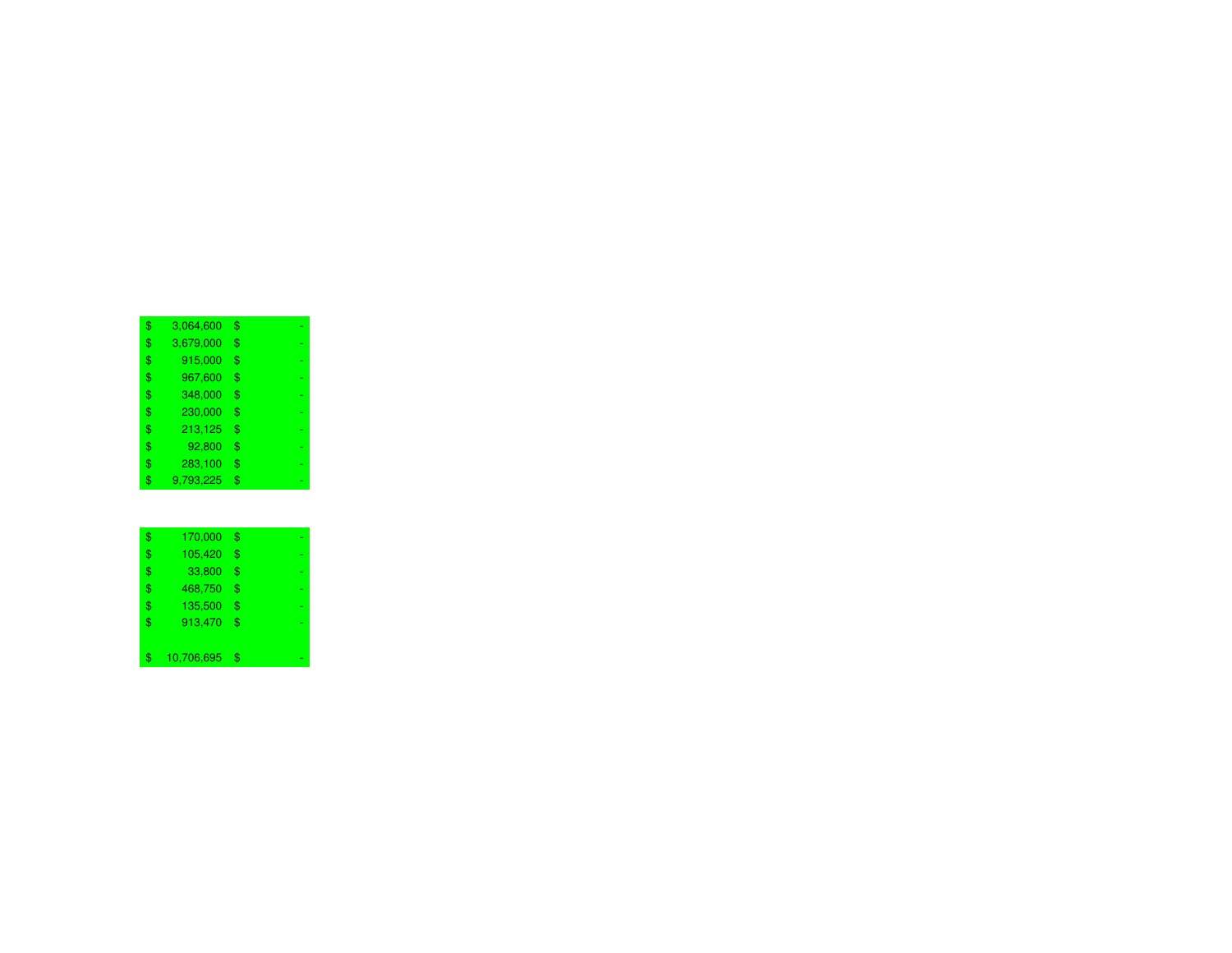

### **2013 City Council Goals Quarterly Goals Report and Updated Third Quarter, Fiscal Year 2012-13**

| <b>GOAL</b>                                                 | <b>PROGRESS MADE DURING THE QUARTER</b>                                                                                                                     | <b>NEXT STEPS</b>                                                                    |
|-------------------------------------------------------------|-------------------------------------------------------------------------------------------------------------------------------------------------------------|--------------------------------------------------------------------------------------|
| <b>Balance Budget</b>                                       | <b>Reduce Personnel Costs:</b>                                                                                                                              | <b>Develop Plan to Fund Unfunded</b>                                                 |
| Reduce personnel costs<br>1.                                | Proposed FY 2013-14 budget includes elimination of one<br>Department Director (Public Works/City Engineer); re-organization<br>of two departments           | Liabilities:<br>Staff working with actuary to get                                    |
| <b>Reduce General Fund expenditures</b><br>2.               | Recommended reduction of workforce in Community Development                                                                                                 | required report completed prior to<br>returning for City Council action              |
| 3. Finalize City fees                                       | Department with elimination of permit tech through consolidation<br>of public counter hours.                                                                | <b>Reduce Personnel Costs:</b>                                                       |
| 4. Review reserves policy                                   | <b>Reduce General Fund Expenditures:</b>                                                                                                                    | Budget adoption scheduled for June 4                                                 |
| 5. Staff plan in February                                   | Proposed FY 2013-14 budget appropriations xx% less than FY<br>2012-13 amended budget                                                                        | <b>Reduce General Fund Expenditures:</b><br>Budget adoption scheduled for June 4     |
|                                                             | <b>Finalize City Fees:</b>                                                                                                                                  | City attorney RFP this summer                                                        |
| 6. Develop a plan to fund unfunded<br>liabilities (GASB 45) | Master Fee Schedule updated and approved by City Council on<br>March 19, 2013                                                                               | Fund balance policies for other funds<br>returning after the start of the new fiscal |
|                                                             | <b>Review Reserves Policy:</b>                                                                                                                              | year                                                                                 |
|                                                             | New comprehensive reserves policy adopted by City Council on<br>March 5, 2013                                                                               | Establishment of the trust returning to<br>Council this summer                       |
|                                                             | <b>Staff Plan in February:</b>                                                                                                                              |                                                                                      |
|                                                             | Plan for developing FY 2013-14 budget presented in January;<br>several updates to original plan<br>Staff continues to update and refine organizational plan |                                                                                      |
|                                                             | <b>Develop Plan to Fund Unfunded Liabilities:</b>                                                                                                           |                                                                                      |
|                                                             | Plan to establish irrevocable trust with CalPERS approved by City<br>Council on April 2, 2013                                                               |                                                                                      |
|                                                             | Tentative plan to pre-fund trust in amount not to exceed \$1.5<br>million                                                                                   |                                                                                      |
| <b>Create Proactive Economic Strategies</b>                 | <b>Attract and Retain Businesses:</b>                                                                                                                       | Walmart opening in May                                                               |
| Attract and retain businesses to<br>1.                      | Responded to Developer interest on vacant Moody and<br>Orangethorpe Site (Study Site #1.)                                                                   | Chase opening in June<br>Tesoro transfer completion in June                          |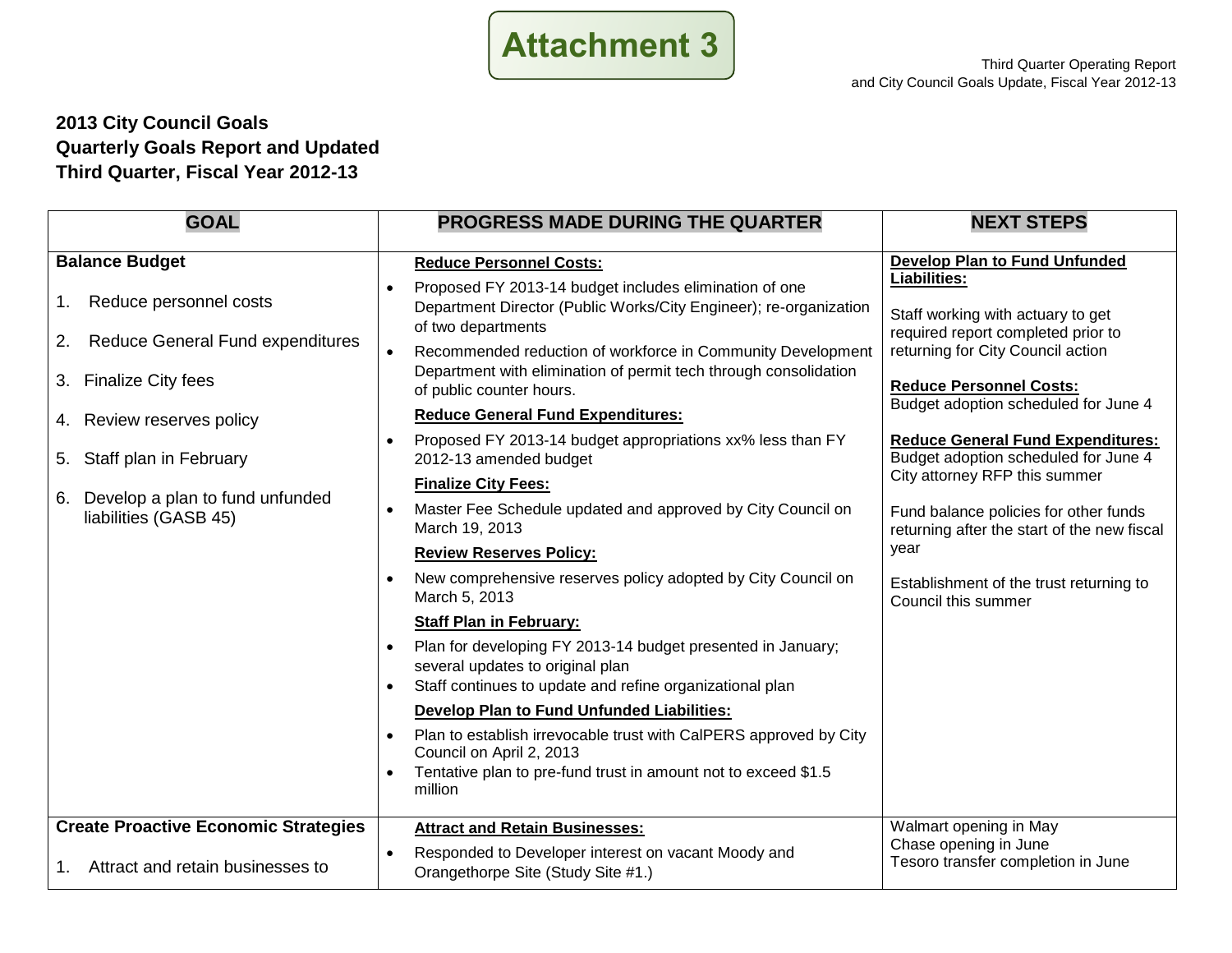| Goal |                                                    |           | <b>Progress During Quarter</b>                                                                                                              | <b>Next Steps</b>                                             |  |  |
|------|----------------------------------------------------|-----------|---------------------------------------------------------------------------------------------------------------------------------------------|---------------------------------------------------------------|--|--|
|      |                                                    |           |                                                                                                                                             |                                                               |  |  |
|      | increase revenues and employment<br>opportunities. | $\bullet$ | Sent out solicitation letter to BevMo regarding Moody and<br>Orangethorpe Site (Study Site #1.)                                             |                                                               |  |  |
| 2.   | Create a well-defined Action Plan to               | $\bullet$ | Held lunch meeting with Strategic Retail Advisors regarding vacant<br>Walgreens property (PND Study Site #4.)                               | BevMo requested additional<br>information.                    |  |  |
|      | achieve the goal.                                  | $\bullet$ | Held two meetings with Developers regarding the vacant<br>Walgreens property and discussed process for entitlements (PND<br>Study Site #4.) | Property in Escrow, staff working with                        |  |  |
|      |                                                    | $\bullet$ | Held several meeting with operator of Crescent Car Wash<br>regarding revisions to his business plans including the addition of              | Developer on entitlement application.                         |  |  |
|      |                                                    |           | fuel sales and adding alcohol sales to his convenience store PND<br>Study Site #6.)                                                         | Waiting for ABC's decision regarding<br>PCN.                  |  |  |
|      |                                                    |           | Hosted two lunch meeting with property owner of vacant Family<br>Mart space and prospective tenant.                                         | Continue to look for possible tenants.                        |  |  |
|      |                                                    | $\bullet$ | Tesoro Operating Covenant Agreement finalized, adopted and<br>recorded.                                                                     |                                                               |  |  |
|      |                                                    |           | Tesoro Tenant Improvements expedited, plan checked, inspected,<br>and finaled.                                                              | No further action warranted.                                  |  |  |
|      |                                                    |           | Coordinated outreach and recruitment effort for attracting CJ<br>Foods corporate offices to La Palma                                        | No further action warranted.                                  |  |  |
|      |                                                    | $\bullet$ | Held several consultation meetings regarding Concentra's<br>relocation to the vacant Texas Loosey's space at 40 Centerpointe.               | CJ Foods Tenant Improvement Plans in<br>plan check.           |  |  |
|      |                                                    | $\bullet$ | Conducted research and outreach for possible Billboard<br>opportunities.                                                                    | Concentra's Tenant Improvement Plans<br>in plan check.        |  |  |
|      | $\bullet$                                          |           | Held several meetings with City of Buena Park regarding the<br>Centerpointe median enhancements.                                            | Evaluate opportunities and present<br>results to City Council |  |  |
|      |                                                    |           | <b>Create Well-Defined Action Plan:</b>                                                                                                     | Contract on June 18, 2013 Agenda.                             |  |  |
|      |                                                    | $\bullet$ | Draft document being prepared.                                                                                                              | To be scheduled for City Council<br>consideration.            |  |  |

| <b>Maintain High Public Safety Levels</b> | Investigating the viability of outsourcing police dispatching   | Dispatch proposals forthcoming  |
|-------------------------------------------|-----------------------------------------------------------------|---------------------------------|
|                                           | with two primary considerations: Lower costs without            |                                 |
| Maintain critical and frontline           | sacrificing expected levels of service delivery. Have had three | Spillman conversion preparation |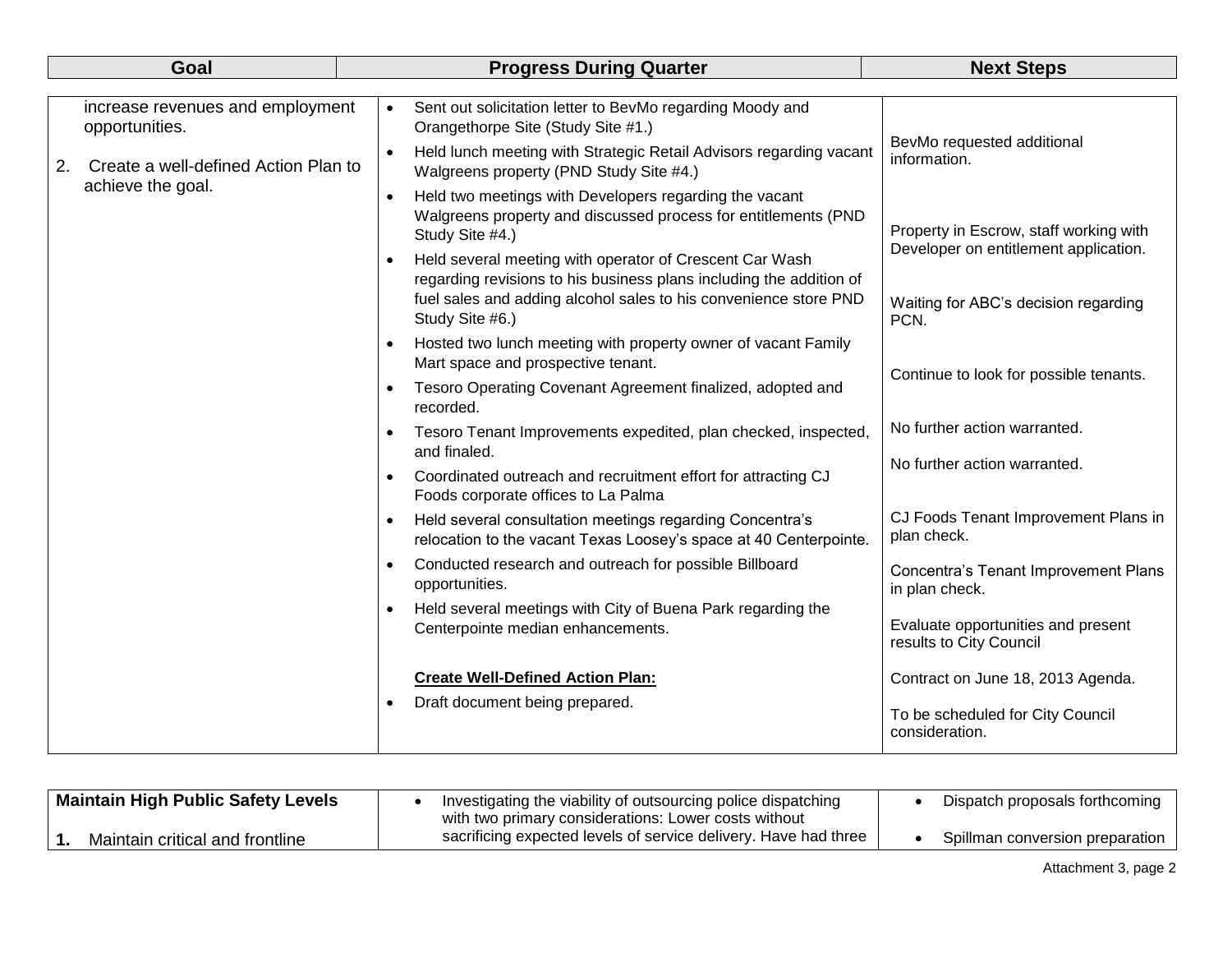| Goal     | <b>Progress During Quarter</b>                                                                                                                                                                                                                                                                                                                                                                                                                                                                                                                                                                                                                                  | <b>Next Steps</b>                                                                                                                                                                                                                                                                                            |
|----------|-----------------------------------------------------------------------------------------------------------------------------------------------------------------------------------------------------------------------------------------------------------------------------------------------------------------------------------------------------------------------------------------------------------------------------------------------------------------------------------------------------------------------------------------------------------------------------------------------------------------------------------------------------------------|--------------------------------------------------------------------------------------------------------------------------------------------------------------------------------------------------------------------------------------------------------------------------------------------------------------|
|          |                                                                                                                                                                                                                                                                                                                                                                                                                                                                                                                                                                                                                                                                 |                                                                                                                                                                                                                                                                                                              |
| services | agencies express interest. One had cost issues; one has<br>CAD/RMS compatibility issues; one currently working on a<br>formal quote.                                                                                                                                                                                                                                                                                                                                                                                                                                                                                                                            | underway including GIS<br>changes                                                                                                                                                                                                                                                                            |
|          | Secured a contract with Spillman Technologies to provide<br>significant cost savings (\$65,000) for Computer Aided<br>Dispatch (CAD) and Records Management System (RMS)<br>with enhanced efficiencies and accuracy with data<br>management (expected online in 11/13)<br>Received \$22,000 from the Regional Narcotic Suppression<br>$\bullet$<br>Program (RNSP) for our department's participation. Funds<br>used to offset cost of ballistic concealment vests.                                                                                                                                                                                              | Maintain participation with<br><b>RNSP and attend Executive</b><br><b>Board Member Meetings to</b><br>ensure timely disbursements of<br>Asset Seizure Funds once<br>Adjudicated by State and/or<br>Federal protocols.                                                                                        |
|          | Working with OC Probation and OC Chiefs/Sheriff on AB 109<br>$\bullet$<br>Realignment issues, strategies and funding sources. Recently<br>received \$7,500 for the associated costs of Realignment of<br>Parole to Probation in California to local agencies.<br>The Police Chief was selected as a member of the California<br>$\bullet$<br>Police Chiefs Association's Law and Legislative Committee<br>which provides immediate and pending legislative changes<br>that will have a direct impact on law enforcement practices<br>and service levels. By proactively supporting and/or opposing<br>proposed legislation, State (and Federal) Legislators are | Attend Orange County Board of<br>$\bullet$<br><b>Supervisors Budget Hearings</b><br>regarding this issue to maintain<br>our current Realignment<br>Funding based on population of<br>each city and reimbursement for<br>officer overtime expenditures<br>that are probation taskforce<br>related activities. |
|          | made aware of the collective concerns of police departments<br>statewide.<br>Response Times for Priority 1 Calls for service average 2:39<br>minutes maintaining a goal 3:00 minutes or less average.<br>Maintaining a presence in the schools by graduating threePIY                                                                                                                                                                                                                                                                                                                                                                                           | Monitor (monthly) officer<br>response times to priority 1 calls<br>for service to ensure a 3 minute<br>or less average.                                                                                                                                                                                      |
|          | Classes (Miller, Los Coyotes, and Luther) and facilitating the<br>curriculum to Walker JRHS 7 <sup>th</sup> Graders. Actively recruiting,<br>training, and supporting Post 437 Police Explorers program,<br>Corporal Les Parsons was Friend of Education Award<br>Recipient for John F. Kennedy High School (2013)                                                                                                                                                                                                                                                                                                                                              | Meet with all three school<br>$\bullet$<br>districts prior to end of session<br>and during the summer to plan<br>for next year's curriculum of PIY                                                                                                                                                           |

| <b>Maintain Quality of Life</b>                                                                                   |                                                                                                                                                                                                  |                                                                                                                        |
|-------------------------------------------------------------------------------------------------------------------|--------------------------------------------------------------------------------------------------------------------------------------------------------------------------------------------------|------------------------------------------------------------------------------------------------------------------------|
| <b>Continue City Events</b>                                                                                       | Planning for State of the City Luncheon, Arbor Day, Memorial<br>Day, Fitness Run for Fun, and Concerts in the Park proceeded,<br>including the inclusion of a combined Civic Expo/National Night | Implement events as scheduled.<br>Research on schools issue<br>continues; meeting with officials and                   |
| Analyze school alternatives to allow<br>all La Palma kids to go to La Palma<br>schools and advocate for solutions | Out event in August.<br>Increased Corporate Connection sponsorships for events                                                                                                                   | legislators<br>Continue to pursue grants and<br>matching funds for arterial paving<br>projects (Valley View & La Palma |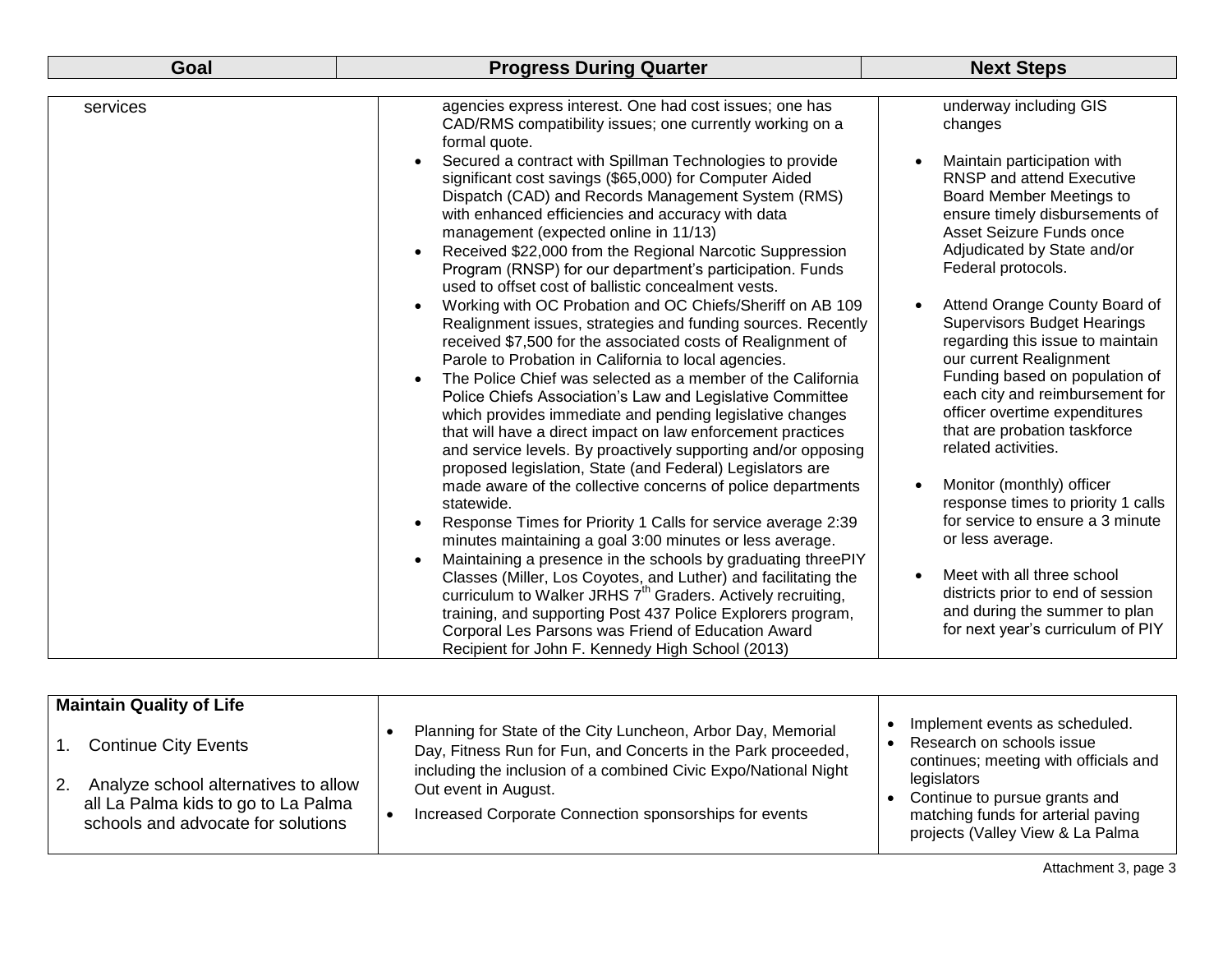| Goal     |                                                                                                                           | <b>Progress During Quarter</b>                                                                                                                                                                                                | <b>Next Steps</b>                                                                                                                                                                |  |
|----------|---------------------------------------------------------------------------------------------------------------------------|-------------------------------------------------------------------------------------------------------------------------------------------------------------------------------------------------------------------------------|----------------------------------------------------------------------------------------------------------------------------------------------------------------------------------|--|
|          |                                                                                                                           |                                                                                                                                                                                                                               |                                                                                                                                                                                  |  |
| 3.<br>4. | Funding plan for future streets<br>improvements<br>Stronger and more effective code<br>enforcement, identify the need for | Planned for La Palma Avenue rehabilitation and residential<br>pavement zone #6<br><b>Stronger and More Effective Code Enforcement:</b>                                                                                        | Avenue from Moody to Valley View).<br>Reduced funding will be necessary<br>for residential paving due to previous<br>rehabilitation.<br>Parking Enforcement to move back to      |  |
|          | assistance and connect with<br>resources                                                                                  | Experimented with adding parking enforcement to Code<br>Enforcement responsibilities to enhance pro-active monitoring of<br>neighborhoods.                                                                                    | PD, Code Enforcement to remain Temp<br>PT contract for FY 13-14                                                                                                                  |  |
|          | <b>Communications/Engagement</b>                                                                                          |                                                                                                                                                                                                                               |                                                                                                                                                                                  |  |
|          | Increase involvement from the<br>community by expanding<br>communications and outreach efforts.                           | Continued social media marketing and further increased "likes"<br>and "followers" on Facebook and Twitter.<br>Completed Financial Outreach Plan presented to the City Council<br>and new website for 2013-14 budget developed | Incorporate social media use and<br>$\bullet$<br>technology into the State of the City<br>presentation.<br>• Upcoming Laserfiche and Granicus<br>changes to improve transparency |  |
| 2.       | Keep an open dialogue with<br>employees and keep them informed.                                                           | Conducted an employee briefing and provided continual dialogue<br>$\bullet$<br>with employees through the Visionary.                                                                                                          | and access to public records                                                                                                                                                     |  |
|          | To maintain support and confidence,<br>the process must be open and<br>transparent.                                       |                                                                                                                                                                                                                               |                                                                                                                                                                                  |  |
| 3.       | Implement engagement/outreach<br>plan, re: financial situation                                                            | Maintained a 2013-14 Budget Planning page that kept the public up-<br>to-date on planned meetings and budget plans as they evolved.                                                                                           | Continue study sessions, Council<br>meetings, employee and community<br>newsletter articles, and add documents<br>to budget website                                              |  |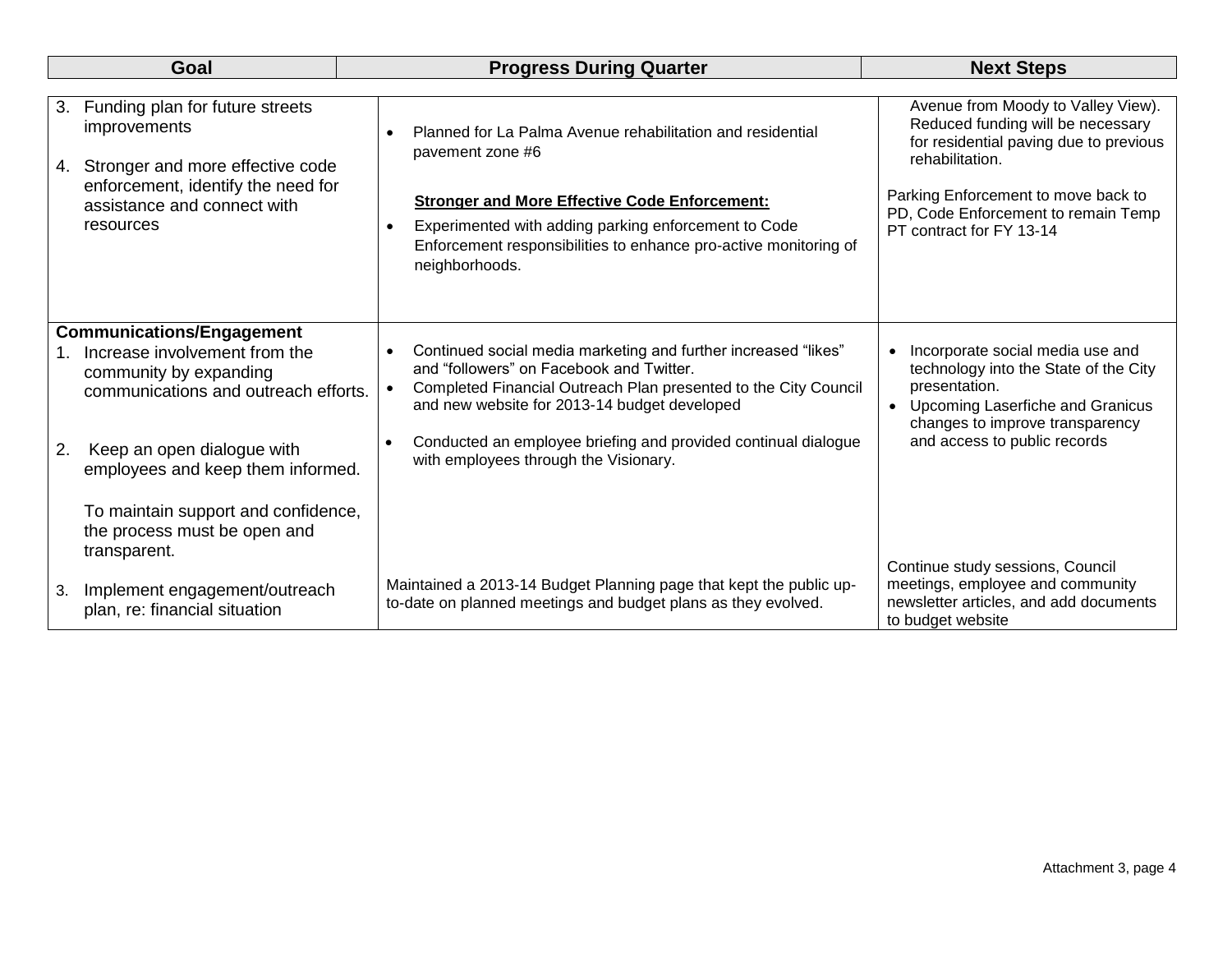# La Palma **Recreation & Community Services**



Creating Unity in Community

# **WINTER REPORT**

# **January - March 2013**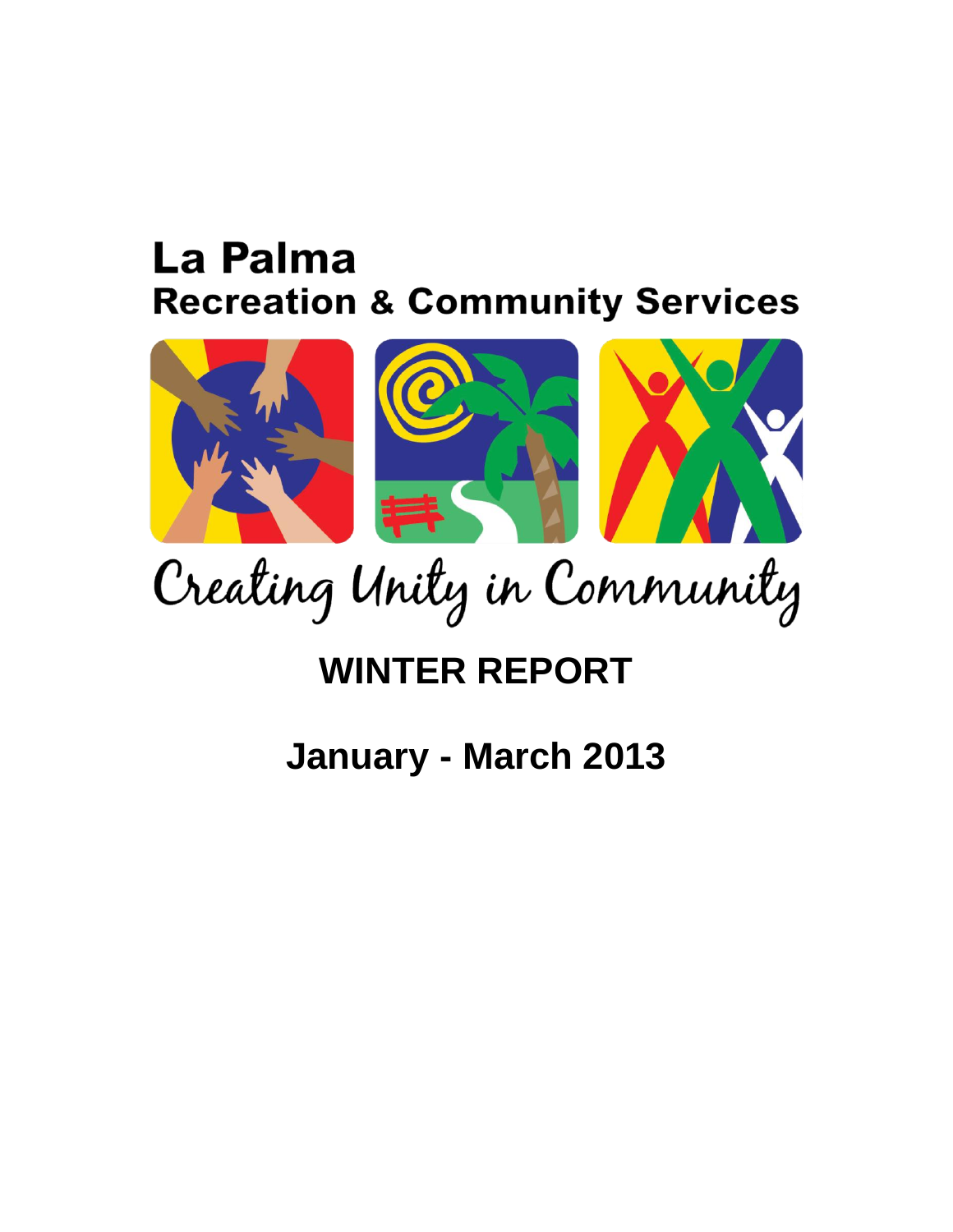La Palma Recreation & Community Services Department's many services, programs, and facilities are the tools we use to produce long-lasting and positive change within our community for our residents. We use these tools to accomplish these objectives:

- **Strengthen a sense of community** we instill community pride and strengthen the social framework of the community through the development of strong families and neighborhoods.
- *Create and enhance places for people to gather* we offer safe and attractive spaces and activities where people can gather for recreation and social opportunities that also enhance property and community values.
- *Improve health and well-being* we address the physical and mental wellness of the community by improving fitness levels and promoting healthy nutritional habits; reducing stress; and preventing isolation among our seniors.
- *Foster youth development* we focus special attention on our children by developing lifelong fitness and nutrition habits, developing positive resilience assets, and providing caring adult role models as leaders.
- **Promote cultural harmony** we provide opportunities to appreciate, respect, and celebrate La Palma's many cultures, emphasizing that our cultural differences make the community stronger and more vibrant.
- *Encourages citizen involvement* we offer ways in which residents of all ages can become engaged in the vitality of La Palma, thus increasing a sense of belonging to the community.

We'd like you to know how we're progressing towards the attainment of these objectives. Here's what we've done during the Winter 2013:



## **Strengthening a Sense of Community**

### *2013 Winter Home Spotlight*

In an effort to strengthen community pride and a sense of community, CAB's ongoing Home Spotlight Award recognizes a homeowner each quarter that has improved or maintained their home in an effort to keep La Palma beautiful. The 2013 Winter Home Spotlight was awarded to Jack and Judi Evans who have lived in their home at 5702 San Simeon for over 35 years. The Evans show pride of their home by keeping their lawn well maintained throughout the year.



### *Corporate Connection - Progress Report*

In its seventh year, and with a refreshed design, the Corporate Connection is on its way to exceeding last year's total amount collected. Currently the program has raised \$18,100; a few organizations have pledged an additional \$13,500. The Corporate Connection is an annual sponsorship program connecting La Palma's business community to local government and its residents through their sponsorship of the various events that La Palma hosts every year. For their support, businesses receive a chance to showcase themselves as active partners of our community through promotional materials, banners & signs, and invitations to participate in the events.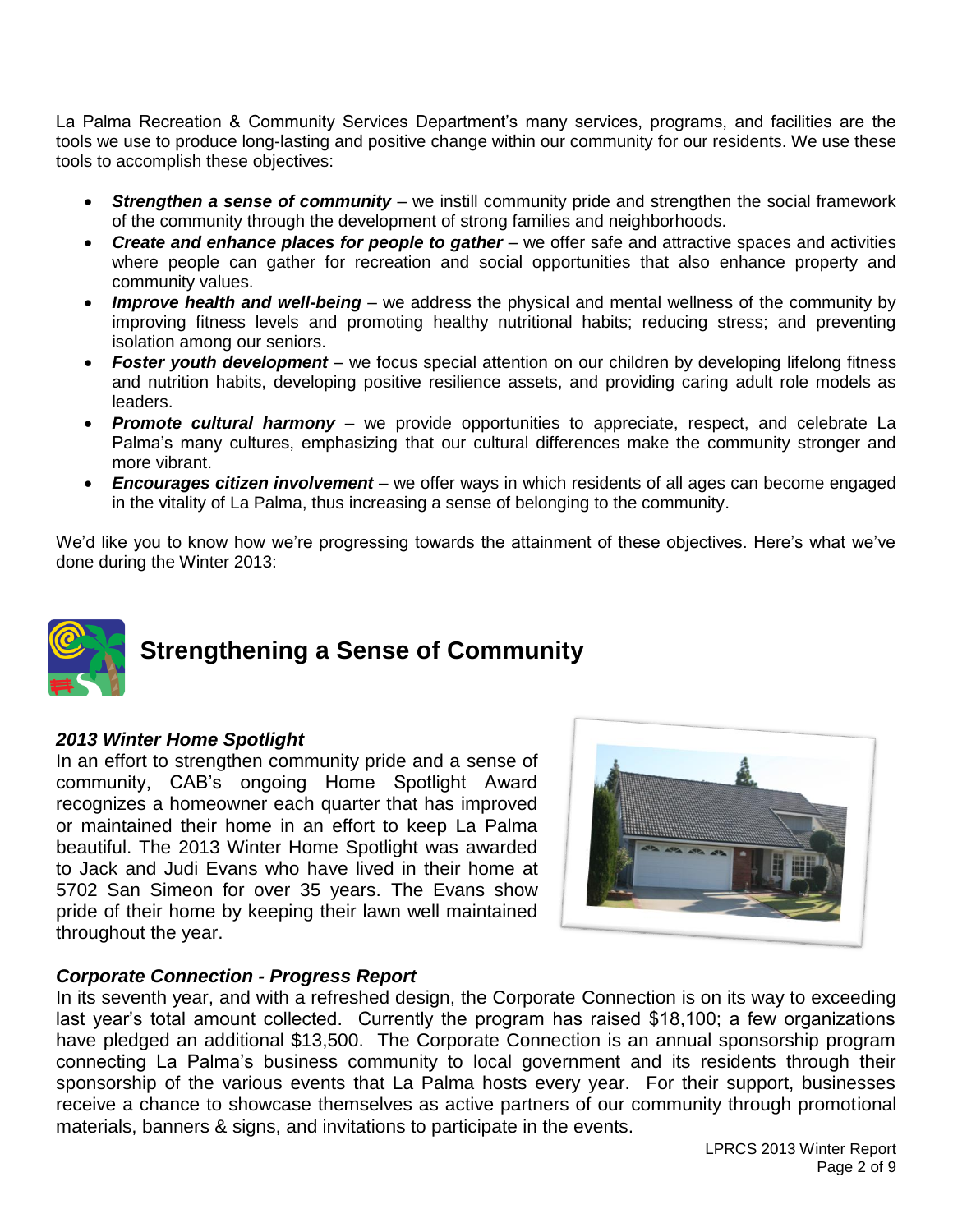| Sponsor                            |                | Amount | Sponsorship                                                                                                |  |
|------------------------------------|----------------|--------|------------------------------------------------------------------------------------------------------------|--|
| La Palma Intercommunity Hospital   |                | 8,000  | <b>Annual Platinum Sponsor</b>                                                                             |  |
| EDCO - Park Disposal               | \$             | 3,000  | <b>Annual Silver Sponsor</b>                                                                               |  |
| <b>Rosendin Electric</b>           | \$             | 3,000  | <b>Annual Silver Sponsor</b>                                                                               |  |
| The Flame Broiler                  | \$             | 2,300  | Bronze - Run For Fun /<br>Concerts / Halloween<br>Carnival<br>Silver - La Palma Pageant /<br>La Palma Days |  |
| <b>Walmart Neighborhood Market</b> | \$             | 550    | Silver – State of the City<br>Platinum - Memorial Day                                                      |  |
| <b>General Pump</b>                | \$             | 300    | Silver - Memorial Day<br>Silver - Halloween Carnival                                                       |  |
| <b>Multi-Sales Company</b>         | \$             | 250    | Miscellaneous Sponsor                                                                                      |  |
| West Coast Arborists, Inc.         | \$             | 200    | Bronze – State of the City /<br>Memorial Day Ceremony /<br><b>Holiday Tree Lighting</b>                    |  |
| Empire Pipe Cleaning & Equip.      | $\mathfrak{L}$ | 150    | Bronze - Memorial Day<br>Ceremony / La Palma<br>Pageant / Holiday Tree<br>Lighting                         |  |
| <b>MJC Construction</b>            | \$             | 150    | Silver - State of the City                                                                                 |  |
| <b>AKAL Consultants</b>            | \$             | 100    | Silver - La Palma Pageant                                                                                  |  |
| Michele Steggel (ERA)              | \$             | 100    | Bronze – State of the City                                                                                 |  |
| Total                              |                |        | \$18,100                                                                                                   |  |



# **Creating and Enhancing Places for People to Gather**

### *Facility Permits*

This past Winter we issued numerous permits for our indoor and outdoor facilities:

| Facility                  | <b>Number of Uses</b> | <b>Number of People</b> | <b>Number of Hours</b><br>Rented |
|---------------------------|-----------------------|-------------------------|----------------------------------|
| <b>Community Center**</b> | 32                    | 1,806                   | 118                              |
| Pavilion                  | 10                    | 795                     | 46.5                             |
| Gazebo                    | 6                     | 505                     | 28                               |
| Softball/Soccer Field*    | 62                    | 1,478                   | 128                              |
| The Hub                   | 45                    | 411                     | 67.5                             |
| Total                     | 155                   | 4,995                   | 388                              |

\*The Softball/Soccer Field was closed for renovation for February.

\*\* The Community Center was closed from mid February through March for the flooring project.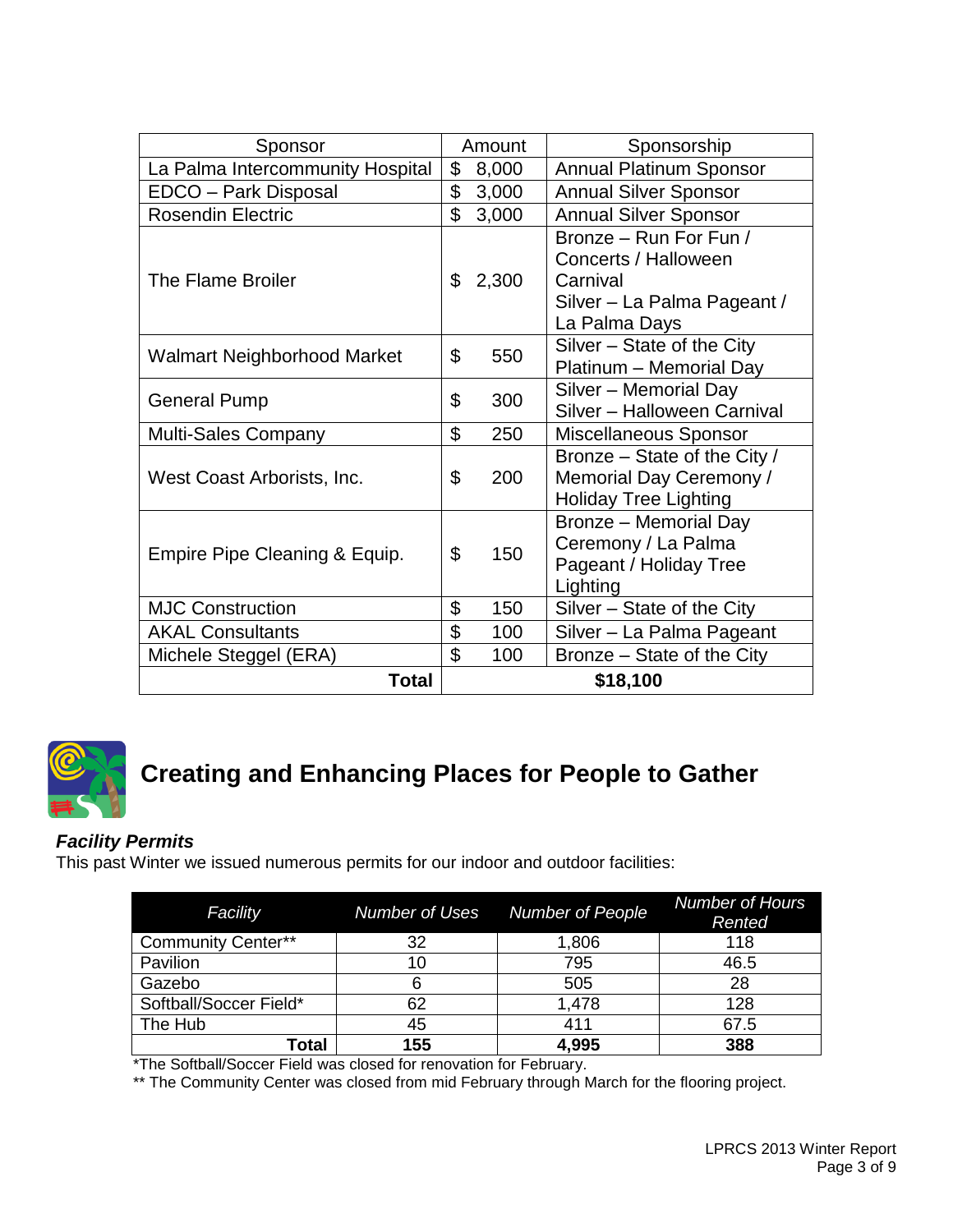### *Central Park Multi-Use Field Maintenance, Irrigation, and Turf Care*

The multi-use field was closed for the month of February for annual maintenance & care. The softball field maintenance methodology implemented by the Recreation Department allowed us to defer the laser leveling of the field for a year. All that was necessary for the infield was the application of top field conditioner.

The Public Works Department took the lead in renovating the Central Park turf. A renovator was brought in to dethatch and smooth the field; this resulted in easing compaction while lowering high spots. Public Works also applied gypsum to lower the salinity content of the soil, over seeded with warm weather grasses, and spread organic fertilizer. We expect to see an invigorated multi-use field once the weather gets warmer.

### *The Hub*



The Hub continued to provide a safe environment for teens with staff acting as positive role models in the after school hours. Teens participate in activities such as Arts and Crafts, Wii and XBOX tournaments, Ping Pong Tournaments, and much more!

| Month        | Total<br><b>Number</b> | Average |
|--------------|------------------------|---------|
| January      | 150                    | 10      |
| February     | 240                    | 12      |
| March        | 235                    | 11      |
| <b>Total</b> | 625                    | 11      |

\*The Hub was closed the first week of January for Winter Break.

The Hub was also being utilized in the mornings by the Older Adult program, the Advanced Computer class was held on Thursdays. Movies were being shown on Wednesday's; however with the lack of participation the program was cancelled.

The Hub is also available for meeting use by non-profit La Palma based organizations at no charge. The Hub is reserved on a quarterly basis with booking times of 6:00 - 7:30 p.m. or 7:30 – 9:00 p.m., Monday through Thursday. Currently we have 6 La Palma groups utilizing the facility. These groups include: La Palma Toastmasters, board meetings for Continental Little League and AYSO as well as troop meetings for Girl Scouts and Campfire Girls.

### *Teen Dances*

These events are a great way to bring teens together in a safe environment while promoting physical fitness. Staff from both La Palma and Cypress had the support from the Youth Action Committee to operate the event in a successful manner.

### **Happy New Year Dance- January 19, 2013**

This dance was for  $7<sup>th</sup>$  to  $8<sup>th</sup>$  graders to ring in the New Year with friends. There was 250 teens in attendance of which 30 were Fast Pass holders.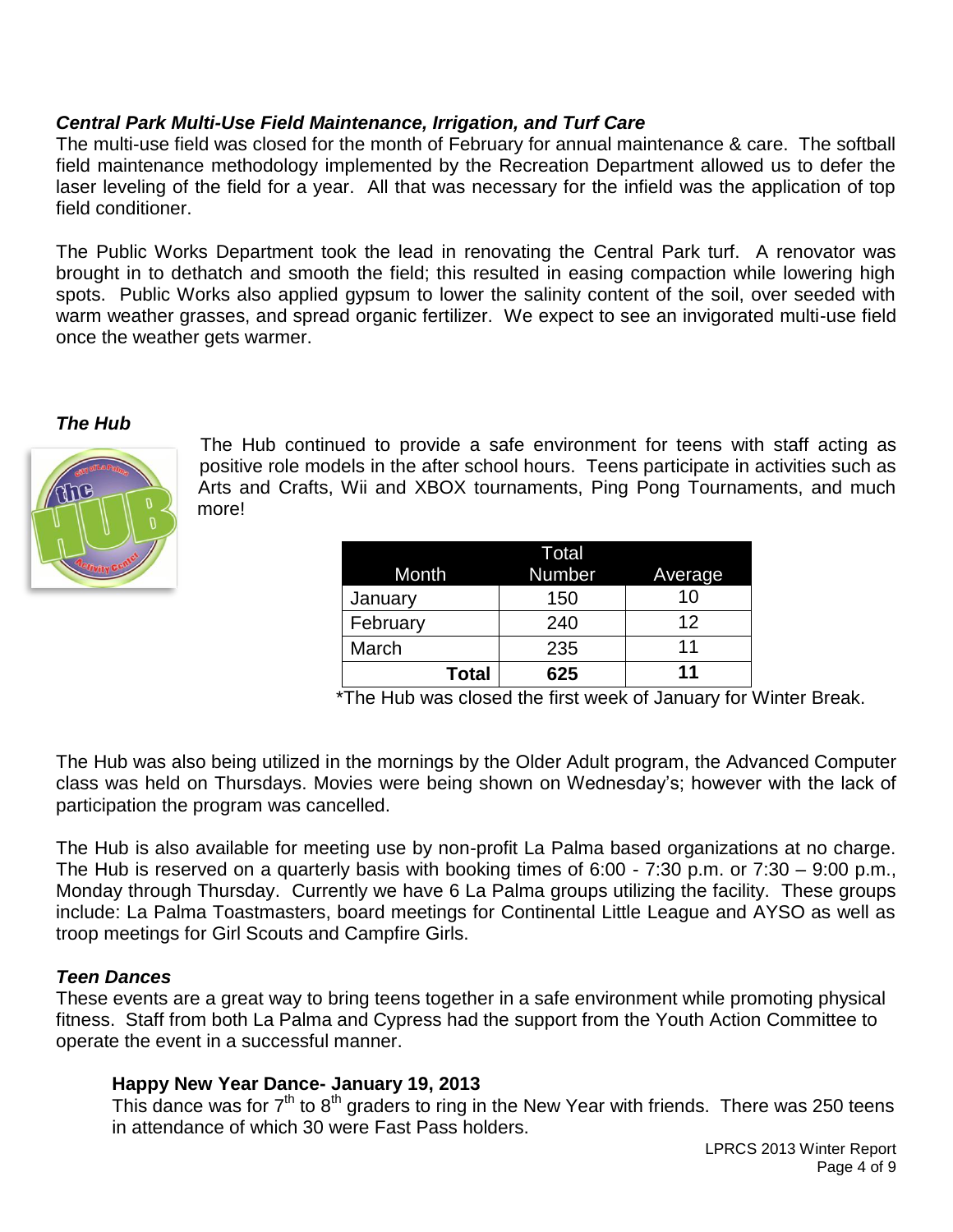### **Sweet Heart Dance – February 16, 2013**

We held our Sweet Heart Dance for  $7<sup>th</sup>$  to  $8<sup>th</sup>$  graders to celebrate Valentine's Day. There were 185 teens in attendance of which 40 were Fast Pass holders.





### **Teen Fashion Scene – March 16, 2013**

This event encouraged teens to build new relationships, while building positive self-esteem and showcasing apparel from various, local, stores. Sixty five teens modeled for this event, twenty of them were Youth Action Committee members and fifteen were residents of the city of La Palma. Styles for Less, Vans and Zoxstraps, just to name a few, donated clothing and accessories to be raffled off following the event. The event was well attended with over 375 in attendance.



### **Improving Health & Wellness**

### *Fit N Fun*

Fit N Fun is having another great year at all three elementary schools, George B. Miller, Los Coyotes and Luther. Recreation staff continues to implement new games and activities with the participants.

Specialist Tamara York has been contacting instructors from the mosaic to give free demonstrations of their classes to promote and hopefully offer a class in the future at Fit N Fun sites. In March, Art Innovator gave a free trial art class during Fit N Fun at Miller and Los Coyotes to promote their class offered through La Palma.

Average daily attendance for the winter quarter:

|               | January | February | March |
|---------------|---------|----------|-------|
| <b>Miller</b> | 54      | 56       | 58    |
| Los Coyotes   | 85      | ററ       | 86    |
| uther         | 38      | 35       | 35    |

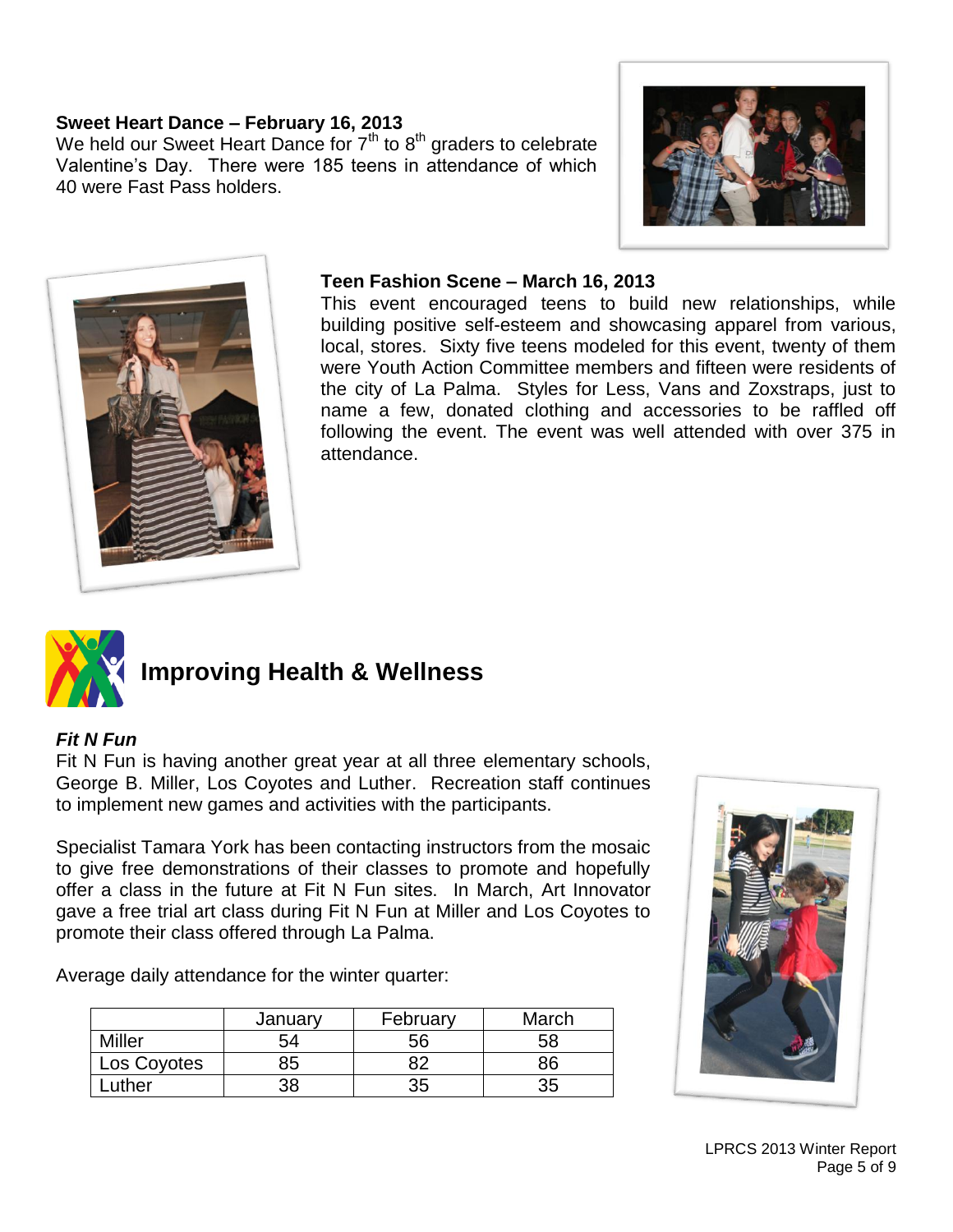### *USDA Commodities Distribution*

This monthly food distribution program allows low income La Palma residents to supplement their food cabinets with donated items from the Second Harvest Food Bank of Orange County. USDA commodity distribution is scheduled for the third Tuesday of the month at 3:00 p.m. The following is the monthly breakdown for the quarter.

| <b>Month</b> | <b>Number of Households</b> | <b>Number of Individuals</b> |
|--------------|-----------------------------|------------------------------|
| January      |                             |                              |
| February     | 10                          | 30                           |
| March        |                             | 46                           |

### *Meals on Wheels*

In conjunction with La Palma Intercommunity Hospital, this program provides hot and cold meals to La Palma residents who are unable to prepare meals for themselves. Community volunteers deliver the meals Monday-Friday and offer a much needed social connection for the clients. As this is a need based program, the number of participants each month fluctuates with that need.

| Month    | <b>Number of Clients</b> |  |
|----------|--------------------------|--|
| January  |                          |  |
| February |                          |  |
| March    |                          |  |

### *Aquatics Program at the La Palma Intercommunity Hospital Indoor Pool*

The La Palma Intercommunity completed renovations to their indoor pool allowing Recreation Department, in collaboration with the Anaheim Family YMCA, to resume offering year-round aquatic classes. In addition to water safety classes, this facility allows us to offer a unique, shallow-water workout for older adults, which includes aerobic training; muscle conditioning; and stretching to promote flexibility and reduce stress and tension.

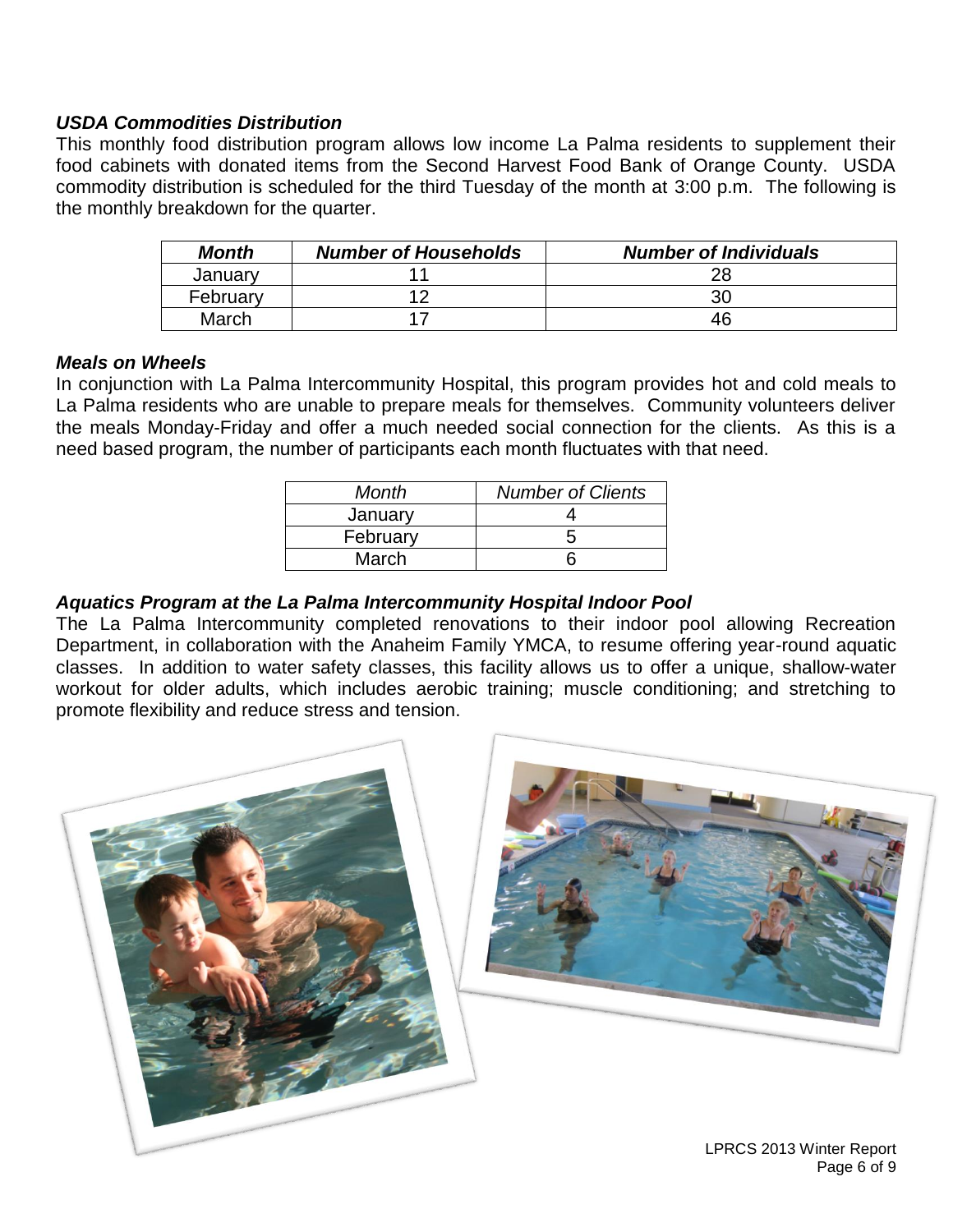

### *Tiny Tots*

Once again, the Tiny Tots were very active in during the winter. The students have continued to learn their alphabet and completed letters J-T, lessons on shapes and numbers, number books (which helps develop math skills and number recognition), and much more. The classes also went on a field trip to John's Incredible Pizza in Buena Park, where they received a tour, and created their own pizzas (and of course enjoyed eating them). February ended with lessons on dental health which included a visit from a local dentist and each participant went home with information for their parents and their very own tooth brush and a two minute timer (which is the amount of time you should spend brushing your teeth). In March the classes focused on Reading and Literacy, and took a field trip to La Palma's Orange County Library; where they had a tour, story time, plus some healthy exercise on the walk there and back. Tiny Tots wrapped up Winter by having a Spring Party, which included an egg hunt.

Session 1 (1/7 – 2/22) Session 2 (2/25-4/19)

| Monday, Wednesday, Friday | 30 Students | Monday, Wednesday, Friday     | 30 Students |
|---------------------------|-------------|-------------------------------|-------------|
| Tuesday, Thursday         | 20 Students | <sup>T</sup> uesday, Thursday | 24 Students |

### *Winter 2013 Contract Classes*

This winter the Recreation Department offered 171 recreation classes focusing on five different areas such as education, music, art, dance, and fitness with new aquatics classes such as Water Fitness and Water Safety classes. A total of 861 students enrolled during the winter.



## **Encouraging Citizen Involvement**

### *Volunteer Opportunities*

We provided a number of opportunities for citizens to become involved in their community by volunteering for these events and programs:

| Program/Event      | Number of<br><b>Volunteers</b> | Number of<br><b>Hours Served</b> |
|--------------------|--------------------------------|----------------------------------|
| Meals on Wheels    | 23                             | 68                               |
| <b>Teen Events</b> | 26                             | 156                              |
| <b>CAB</b>         | G                              | b                                |
| Total              | 54                             | 229                              |

### **Community Activities & Beautiful Communities (CAB) Reorganization – March 12, 2013**

Although the CAB committee had a late start in 2013 (due to a large number of vacancies) they have hit the ground running by reelecting Nitesh Patel as Chair and electing Sally Alvis as Vice-Chair.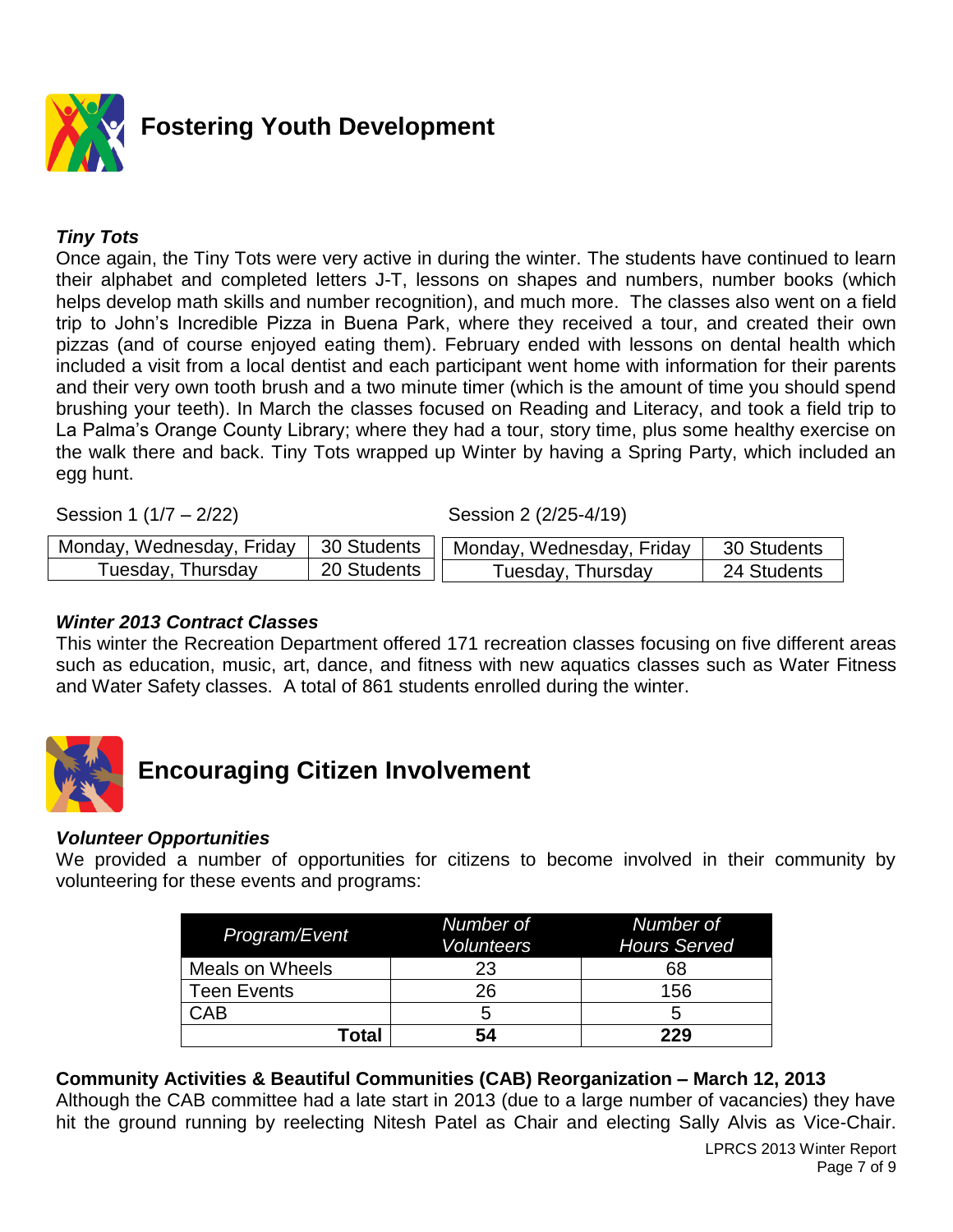Returning this year is Brian Nakamura and Cheody Fortunato and the committee welcomed Pat Craig whom is serving her first term on the CAB committee.



**Miscellaneous**

### **January**

### **Summer Concert Share Fair Meeting-January 17**

Coordinator Adams took CAB member Cheody Fortunato to the annual Concert Share Fair. The two scouted talent for the 2013 Summer Concert in the Park series, which will have the theme, "Summer in the City".

### **High School Mock Interviews-January 17**

Supervisor Robinson assisted Anaheim High Schools Building Industry Technology Academy by being one member of the public to conduct mock interview with high school students.

### **Child Friendly Spaces Training-January 31**

Supervisor Robinson and Specialist Dodd attended a Child Friendly Spaces Training, where they were instructed on how to set up friendly spaces in an emergency shelter.

### **February**

### **Recreation Consortium Training-February 2**

CPRS District 10 (Orange and Southwest LA County) conducts training for all Senior Recreation and Recreation Leaders working in the field. This past February four of our part time staff members attended training on Interacting with the Senior Populations, Art & Crafts, Interview Tips and Keeping staff Motivated. Senior Recreation Leader facilitated the Games & Ice Breaker trainings with Coordinator Adams. The training consisted of over 100 Recreation staff from various cities allowing our staff; to not only learn skills in sessions but to network with other cities. Coordinator Adams is a member of the committee that organized the training.

### **Best Arts Conference-February 2**

Specialists Terry and Turner attended the 14<sup>th</sup> Annual Best arts Conference; where they received training on new craft ideas and classroom management skills.

### **Buena Park/La Palma Relay for Life Kick Off Event-February 4**

Director Belknap, Supervisor Robinson, Coordinator Adams, and Senior Office Assistant Whalen attended and assisted in organizing the event. This event is designed to kick off the fundraising season for the Cities Relay for Life.